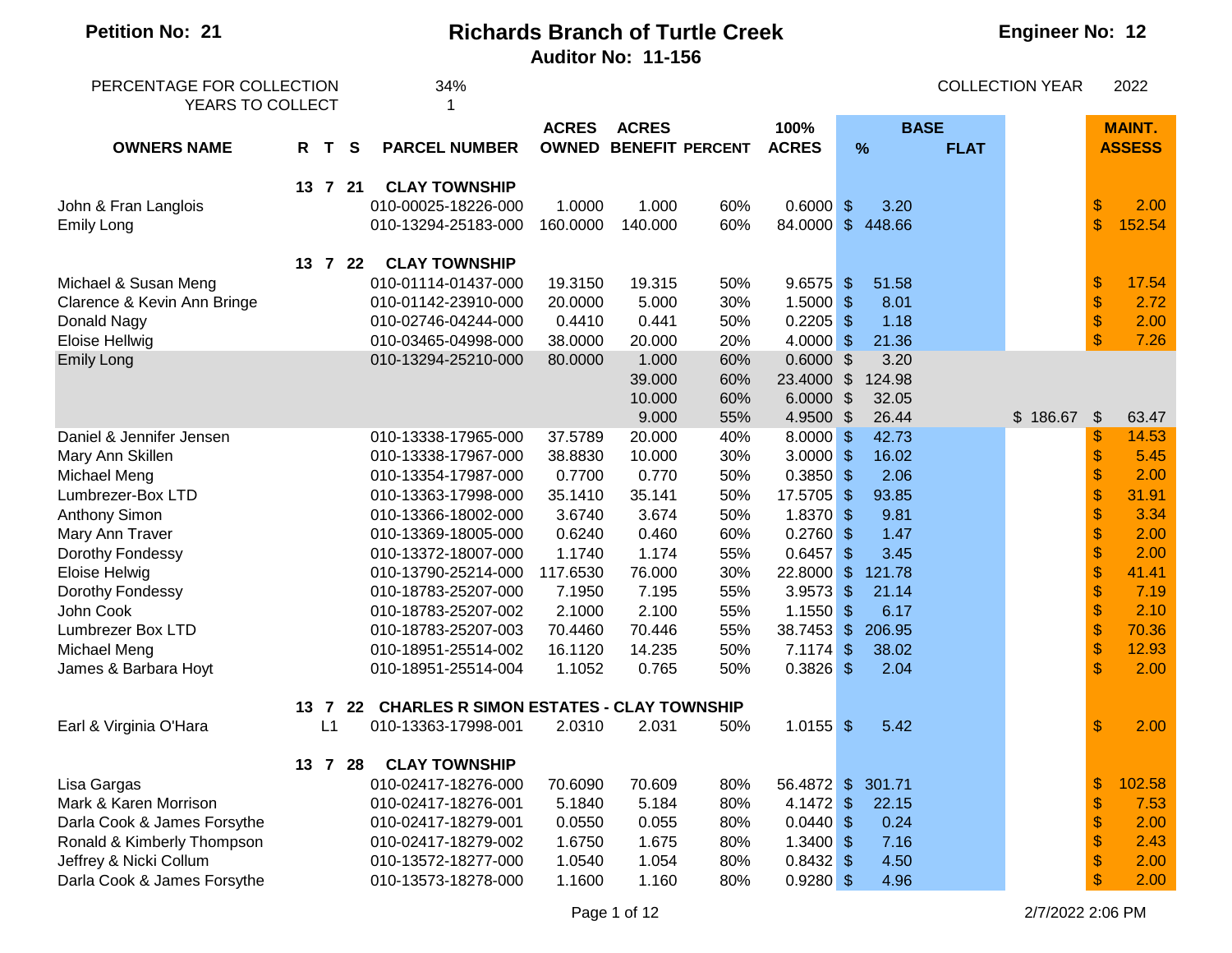#### **Engineer No: 12**

| PERCENTAGE FOR COLLECTION<br>YEARS TO COLLECT |     |  | 34%<br>1 |                      |              |                              |     |              |                           |             | <b>COLLECTION YEAR</b> |          | 2022                      |               |
|-----------------------------------------------|-----|--|----------|----------------------|--------------|------------------------------|-----|--------------|---------------------------|-------------|------------------------|----------|---------------------------|---------------|
|                                               |     |  |          |                      | <b>ACRES</b> | <b>ACRES</b>                 |     | 100%         |                           | <b>BASE</b> |                        |          |                           | <b>MAINT.</b> |
| <b>OWNERS NAME</b>                            | R T |  | <b>S</b> | <b>PARCEL NUMBER</b> |              | <b>OWNED BENEFIT PERCENT</b> |     | <b>ACRES</b> | $\frac{9}{6}$             |             | <b>FLAT</b>            |          |                           | <b>ASSESS</b> |
|                                               |     |  |          |                      |              |                              |     |              |                           |             |                        |          |                           |               |
| Chad & Lyndsey Gargas                         |     |  |          | 010-19596-27799-000  | 29.0150      | 20.319                       | 80% | 16.2552 \$   |                           | 86.82       |                        |          |                           |               |
|                                               |     |  |          |                      |              | 8.696                        | 75% | 6.5220       | $\sqrt[6]{\frac{1}{2}}$   | 34.84       |                        | \$121.66 | $\boldsymbol{\mathsf{S}}$ | 41.36         |
| <b>JBI Corporation</b>                        |     |  |          | 010-19596-27799-001  | 1.1200       | 1.120                        | 75% | 0.8400       | $\frac{1}{2}$             | 4.49        |                        |          | \$                        | 2.00          |
| <b>Mercy Health Partners</b>                  |     |  |          | 010-19596-27799-003  | 3.1440       | 3.144                        | 75% | 2.3580       | $\sqrt[6]{\frac{1}{2}}$   | 12.59       |                        |          | \$                        | 4.28          |
| David Kennedy                                 |     |  |          | 010-02187-03410-000  | 1.1940       | 1.194                        | 70% | 0.8358       | $\sqrt[6]{\frac{1}{2}}$   | 4.46        |                        |          | \$                        | 2.00          |
| Saadeh Youssef                                |     |  |          | 010-13555-18255-000  | 4.0000       | 4.000                        | 75% | 3.0000       | $\boldsymbol{\mathsf{S}}$ | 16.02       |                        |          | \$                        | 5.45          |
| Robert & Michelle Hofelich                    |     |  |          | 010-13556-18256-000  | 5.9000       | 5.900                        | 70% | 4.1300       | $\frac{1}{2}$             | 22.06       |                        |          | \$                        | 7.50          |
| Gary & Deborah Hofelich                       |     |  |          | 010-13556-18256-001  | 6.1100       | 4.150                        | 70% | 2.9050       | $\boldsymbol{\mathsf{S}}$ | 15.52       |                        |          | \$                        | 5.28          |
| John & Kay Eberth                             |     |  |          | 010-13556-18256-002  | 0.1840       | 0.184                        | 70% | 0.1288       | $\sqrt[6]{\frac{1}{2}}$   | 0.69        |                        |          | \$                        | 2.00          |
| <b>JBI Corporation</b>                        |     |  |          | 010-13557-18257-000  | 3.9040       | 3.904                        | 70% | 2.7328       | $\frac{1}{2}$             | 14.60       |                        |          | \$                        | 4.96          |
| <b>JBI Real Estate Partnership</b>            |     |  |          | 010-13557-18257-001  | 2.5800       | 2.580                        | 70% | 1.8060       | $\frac{1}{2}$             | 9.65        |                        |          | \$                        | 3.28          |
| <b>JBI Corporation</b>                        |     |  |          | 010-13558-18258-000  | 5.9590       | 5.959                        | 75% | 4.4693       | $\frac{1}{2}$             | 23.87       |                        |          | \$                        | 8.12          |
| 4 Legged Properties                           |     |  |          | 010-13558-18258-001  | 1.7995       | 1.800                        | 75% | 1.3496       | $\sqrt[6]{\frac{1}{2}}$   | 7.21        |                        |          | \$                        | 2.45          |
| Alex Steinbrunner                             |     |  |          | 010-13558-18258-002  | 2.9941       | 2.994                        | 75% | 2.2456       | $\frac{1}{2}$             | 11.99       |                        |          | \$                        | 4.08          |
| <b>Badger Family Partnership</b>              |     |  |          | 010-13567-18275-000  | 34.7680      | 34.768                       | 80% | 27.8144      | $\sqrt[6]{\frac{1}{2}}$   | 148.56      |                        |          | \$                        | 50.51         |
| Charles & Marlene Stelnicki                   |     |  |          | 010-13567-18275-001  | 5.2420       | 5.242                        | 80% | 4.1936       | $\sqrt[6]{\frac{1}{2}}$   | 22.40       |                        |          | \$                        | 7.62          |
| Frederick & Kathryn Wahl                      |     |  |          | 010-13571-18274-000  | 1.0000       | 1.000                        | 80% | 0.8000       | $\sqrt[6]{\frac{1}{2}}$   | 4.27        |                        |          | \$                        | 2.00          |
| Gordon Land Holdings Co                       |     |  |          | 010-18839-25297-001  | 5.1815       | 5.182                        | 75% | 3.8861       | $\frac{1}{2}$             | 20.76       |                        |          | \$                        | 7.06          |
| Genoa Mini Mart                               |     |  |          | 012-18839-25300-001  | 2.6690       | 2.669                        | 75% | 2.0018       | $\boldsymbol{\mathsf{S}}$ | 10.69       |                        |          | \$                        | 3.63          |
| Genoa Mini Mart                               |     |  |          | 012-18839-25300-002  | 0.2580       | 0.258                        | 75% | 0.1935       | $\boldsymbol{\mathsf{S}}$ | 1.03        |                        |          | \$                        | 2.00          |
| <b>Isomer Genoa LLC</b>                       |     |  |          | 125-18839-25300-003  | 7.7480       | 7.748                        | 75% | 5.8110       | $\sqrt[6]{\frac{1}{2}}$   | 31.04       |                        |          | \$                        | 10.55         |
| <b>Black River Bells LLC</b>                  |     |  |          | 125-18839-25300-004  | 3.2400       | 3.240                        | 75% | 2.4300       | $\sqrt[6]{\frac{1}{2}}$   | 12.98       |                        |          | \$                        | 4.41          |
| <b>Bitter Family Ltd</b>                      |     |  |          | 125-18839-25300-005  | 3.0000       | 3.000                        | 75% | 2.2500       | $\mathcal{S}$             | 12.02       |                        |          | \$                        | 4.09          |
| <b>Bitter Family Ltd</b>                      |     |  |          | 125-18842-25302-000  | 42.8560      | 42.856                       | 75% | 32.1420      | $\sqrt[6]{\frac{1}{2}}$   | 171.68      |                        |          | \$                        | 58.37         |
| Janet Trask & Kenneth Shields                 |     |  |          | 125-18842-25302-001  | 8.1320       | 8.132                        | 75% | 6.0990       | $\sqrt[6]{\frac{1}{2}}$   | 32.58       |                        |          | \$                        | 11.08         |
| Lawrence & Elaine Gruetter                    |     |  |          | 010-18845-25307-000  | 19.0000      | 19.000                       | 80% | 15.2000      | $\sqrt[6]{\frac{1}{2}}$   | 81.19       |                        |          | \$                        | 27.60         |
| W Gargac Holdings                             |     |  |          | 012-09561-12764-000  | 2.0000       | 2.000                        | 70% | 1.4000       | $\frac{1}{2}$             | 7.48        |                        |          | \$                        | 2.54          |
| Rebel Yell LLC                                |     |  |          | 012-09561-12764-001  | 1.9200       | 1.920                        | 70% | 1.3440       | $\boldsymbol{\mathsf{S}}$ | 7.18        |                        |          | \$                        | 2.44          |
| NorthCoast Cutting Ltd                        |     |  |          | 012-09561-12764-002  | 2.8300       | 2.830                        | 70% | 1.9810       | $\frac{1}{2}$             | 10.58       |                        |          | \$                        | 3.60          |
| SDS Properties of Ohio LLC                    |     |  |          | 012-09561-12764-003  | 0.6350       | 0.635                        | 70% | 0.4445       | $\sqrt[6]{\frac{1}{2}}$   | 2.37        |                        |          | \$                        | 2.00          |
| Rebel Yell LLC                                |     |  |          | 012-09561-12764-004  | 1.4060       | 1.406                        | 70% | 0.9842       | $\sqrt[6]{\frac{1}{2}}$   | 5.26        |                        |          | \$                        | 2.00          |
| Northcoast Cutting Ltd                        |     |  |          | 012-09561-12764-005  | 0.4380       | 0.438                        | 70% | 0.3066       | $\mathcal{S}$             | 1.64        |                        |          | \$                        | 2.00          |
| Robert E Samsen                               |     |  |          | 012-13560-18260-000  | 14.2980      | 14.298                       | 70% | 10.0086      | $\sqrt[6]{\frac{1}{2}}$   | 53.46       |                        |          | \$                        | 18.18         |
| Samsen Limited Partnership                    |     |  |          | 012-13561-18261-000  | 7.7620       | 7.762                        | 70% | 5.4334       | $\frac{1}{2}$             | 29.02       |                        |          | \$                        | 9.87          |
| <b>McDonalds Corp</b>                         |     |  |          | 012-19883-29675-000  | 1.4060       | 1.406                        | 70% | 0.9842       | $\sqrt[6]{\frac{1}{2}}$   | 5.26        |                        |          | \$                        | 2.00          |
| 22061 Ohio 51 LLC                             |     |  |          | 012-09561-27623-000  | 2.0230       | 2.023                        | 70% | 1.4161       | $\boldsymbol{\mathsf{S}}$ | 7.56        |                        |          | \$                        | 2.57          |
| Dolgen Midwest LLC                            |     |  |          | 012-09561-27623-001  | 1.7520       | 1.752                        | 70% | 1.2264       | $\boldsymbol{\mathsf{S}}$ | 6.55        |                        |          | \$                        | 2.23          |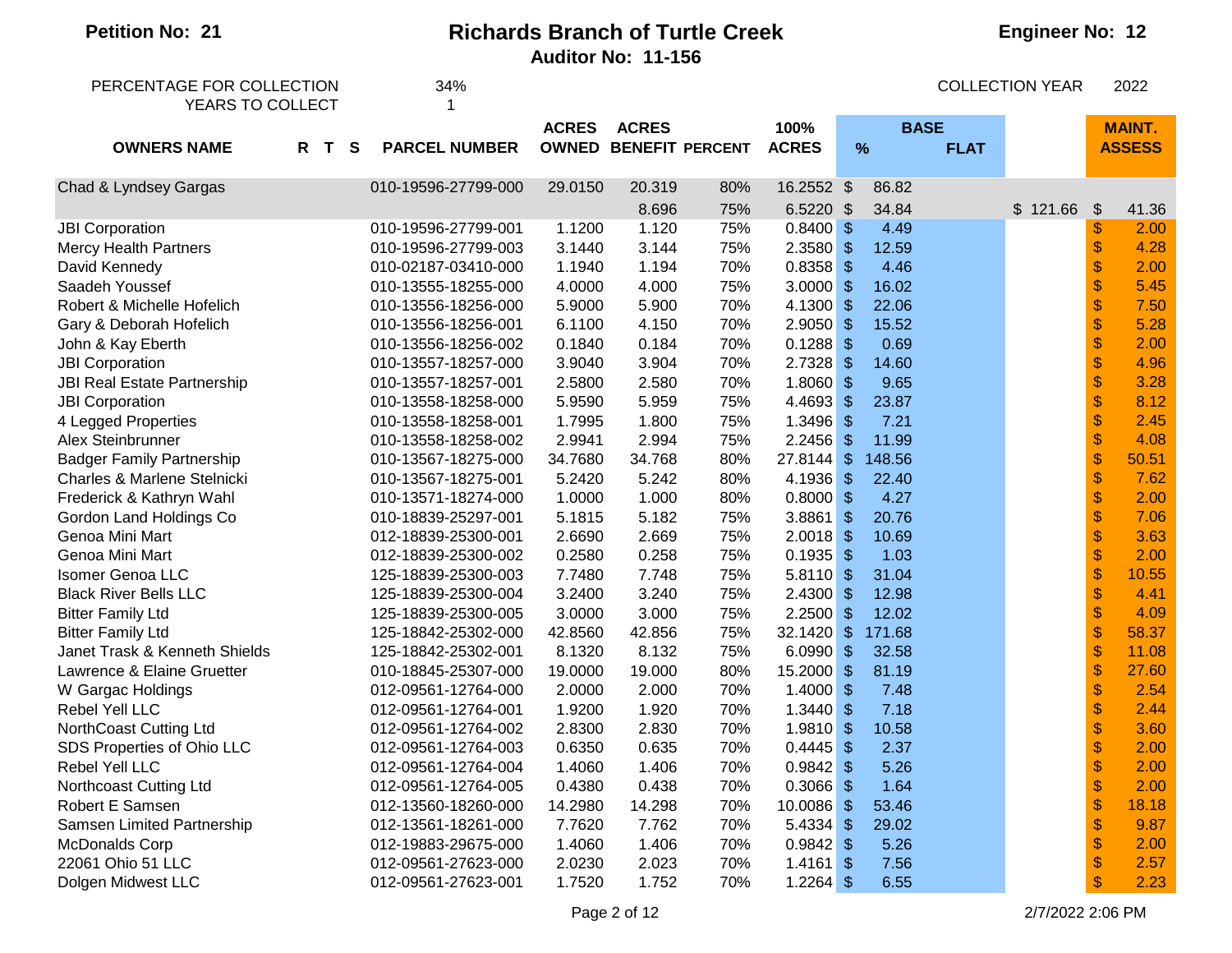| PERCENTAGE FOR COLLECTION       |       | 34%                  |              |                              |     |              | <b>COLLECTION YEAR</b>    |                  |  |                           | 2022          |
|---------------------------------|-------|----------------------|--------------|------------------------------|-----|--------------|---------------------------|------------------|--|---------------------------|---------------|
| YEARS TO COLLECT                |       | 1                    |              |                              |     |              |                           |                  |  |                           |               |
|                                 |       |                      | <b>ACRES</b> | <b>ACRES</b>                 |     | 100%         |                           | <b>BASE</b>      |  |                           | <b>MAINT.</b> |
| <b>OWNERS NAME</b>              | R T S | <b>PARCEL NUMBER</b> |              | <b>OWNED BENEFIT PERCENT</b> |     | <b>ACRES</b> |                           | %<br><b>FLAT</b> |  |                           | <b>ASSESS</b> |
|                                 |       |                      |              |                              |     |              |                           |                  |  |                           |               |
| J H Kaupman                     |       | 010-00003-00003-000  | 0.2000       | 0.140                        | 70% | $0.0980$ \$  |                           | 0.52             |  | $\,$                      | 2.00          |
| Todd & Kathy Jo Brown           |       | 010-01656-01816-000  | 1.2340       | 1.234                        | 70% | $0.8638$ \$  |                           | 4.61             |  | $\frac{1}{2}$             | 2.00          |
| Matthew & Teresa Otto           |       | 010-13539-18239-000  | 1.1190       | 1.119                        | 70% | $0.7833$ \$  |                           | 4.18             |  | \$                        | 2.00          |
| Steven & Connie Reed            |       | 010-13540-18240-000  | 0.4590       | 0.459                        | 70% | $0.3213$ \$  |                           | 1.72             |  | $\frac{1}{2}$             | 2.00          |
| Anthony & Jessica Sondergeld    |       | 010-13541-18241-000  | 0.4590       | 0.495                        | 70% | $0.3465$ \$  |                           | 1.85             |  | $\boldsymbol{\$}$         | 2.00          |
| John & Debra Tobias             |       | 010-13543-18243-000  | 1.2530       | 1.253                        | 65% | $0.8145$ \$  |                           | 4.35             |  | $\mathbb S$               | 2.00          |
| John & Leslie Vogelpohl         |       | 010-13546-18246-000  | 0.8260       | 0.826                        | 70% | 0.5782       | $\sqrt{3}$                | 3.09             |  | \$                        | 2.00          |
| Janet Schryver & William Haney  |       | 010-13547-18247-000  | 1.4910       | 1.491                        | 70% | $1.0437$ \$  |                           | 5.57             |  | $\mathbb S$               | 2.00          |
| Gregorio & Rebecca Rodriguez    |       | 010-13548-18248-000  | 2.3240       | 2.324                        | 70% | 1.6268       | $\sqrt{3}$                | 8.69             |  | $\boldsymbol{\mathsf{S}}$ | 2.95          |
| James E Suto                    |       | 010-13550-18250-000  | 0.7350       | 0.735                        | 70% | $0.5145$ \$  |                           | 2.75             |  | $\mathbb S$               | 2.00          |
| Louis Calevro                   |       | 010-13551-18251-000  | 1.3000       | 1.300                        | 70% | $0.9100$ \$  |                           | 4.86             |  | $\frac{1}{2}$             | 2.00          |
| Darryl & Susan Fondessy         |       | 010-13553-18253-000  | 1.4000       | 1.400                        | 70% | $0.9800$ \$  |                           | 5.23             |  | \$                        | 2.00          |
| <b>JBI Corporation</b>          |       | 010-13567-18254-000  | 18.0000      | 18.000                       | 75% | 13.5000      | $\sqrt[6]{3}$             | 72.11            |  | $\frac{1}{2}$             | 24.52         |
| Joshua & Kate Hornyak           |       | 010-13574-18280-000  | 0.4440       | 0.444                        | 70% | 0.3108       | $\sqrt{3}$                | 1.66             |  | $\boldsymbol{\$}$         | 2.00          |
| Matthew & Angela Bradfield      |       | 010-13576-18282-000  | 2.0000       | 2.000                        | 75% | $1.5000$ \$  |                           | 8.01             |  | \$                        | 2.72          |
| <b>Richard Adkins</b>           |       | 010-18840-31520-000  | 0.4590       | 0.459                        | 70% | $0.3213$ \$  |                           | 1.72             |  | \$                        | 2.00          |
| Teresa Wise & Roberta Kehlmeier |       | 010-19475-27568-000  | 0.4590       | 0.459                        | 65% | $0.2984$ \$  |                           | 1.59             |  | $\mathbb S$               | 2.00          |
| Leann & Kevin Baker             |       | 010-19476-27571-000  | 1.6360       | 1.636                        | 70% | $1.1452$ \$  |                           | 6.12             |  | $\boldsymbol{\mathsf{S}}$ | 2.08          |
| Mary J Harmeyer                 |       | 010-19510-29590-000  | 1.9070       | 1.907                        | 65% | 1.2396       | $\sqrt{3}$                | 6.62             |  | $\frac{1}{2}$             | 2.25          |
| Rebel Yell LLC                  |       | 012-08512-11414-000  | 2.7980       | 2.798                        | 75% | 2.0985       | $\sqrt{3}$                | 11.21            |  | $\frac{1}{2}$             | 3.81          |
| <b>GGJ Triune LLP</b>           |       | 012-08512-11414-001  | 0.6780       | 0.678                        | 75% | 0.5085       | $\mathfrak{s}$            | 2.72             |  | $\boldsymbol{\$}$         | 2.00          |
| Rebel Yell LLC                  |       | 012-08512-23752-000  | 0.9960       | 0.996                        | 75% | 0.7470       | $\sqrt[6]{3}$             | 3.99             |  | $\, \, \$                 | 2.00          |
| Skiko Inc                       |       | 012-08512-23752-001  | 2.4900       | 2.490                        | 75% | 1.8675       | $\sqrt{3}$                | 9.97             |  | $\mathbb S$               | 3.39          |
| First Federal Bank              |       | 012-08690-11670-000  |              | 2.120                        | 75% | $1.5900$ \$  |                           | 8.49             |  | $\mathbb S$               | 2.89          |
| Lee Yackee                      |       | 012-08690-11670-001  | 0.6790       | 0.679                        | 75% | $0.5093$ \$  |                           | 2.72             |  | \$                        | 2.00          |
| Lee Yackee                      |       | 012-08694-11674-000  | 0.7900       | 0.790                        | 75% | $0.5925$ \$  |                           | 3.16             |  | \$                        | 2.00          |
| Genoa Savings & Loan Co         |       | 012-08694-11676-000  | 0.2950       | 0.295                        | 75% | $0.2213$ \$  |                           | 1.18             |  | $\boldsymbol{\mathsf{S}}$ | 2.00          |
| R & L Farms Ohio LLC            |       | 010-13544-18244-000  | 29.4430      | 29.443                       | 65% | 19.1380      | $\sqrt[6]{\frac{1}{2}}$   | 102.22           |  | \$                        | 34.75         |
| <b>Richard Harmeyer</b>         |       | 010-13544-18244-001  | 3.3507       | 3.351                        | 65% | 2.1780       | $\boldsymbol{\mathsf{S}}$ | 11.63            |  | $\boldsymbol{\$}$         | 3.95          |
| First Energy Service Co         |       | 010-00016-00008-000  | 0.8650       | 0.865                        | 75% | 0.6488       | $\sqrt{3}$                | 3.47             |  | $\frac{1}{2}$             | 2.00          |
| R & L Farms Ohio LLC            |       | 010-00025-18263-000  | 17.8440      | 17.844                       | 70% | 12.4908 \$   |                           | 66.72            |  | $\boldsymbol{\$}$         | 22.68         |
| Ronnie & Brenda Powell          |       | 010-00025-18263-001  | 6.5790       | 6.579                        | 70% | 4.6053 \$    |                           | 24.60            |  | $\frac{1}{2}$             | 8.36          |
| Amanda Strauser                 |       | 010-00163-00174-000  | 0.8720       | 0.872                        | 70% | $0.6104$ \$  |                           | 3.26             |  | \$                        | 2.00          |
| Marjorie Gibbons                |       | 010-00373-18264-000  | 9.7620       | 9.762                        | 65% | $6.3453$ \$  |                           | 33.89            |  | $\boldsymbol{\$}$         | 11.52         |
| <b>Emily Long</b>               |       | 010-13294-25304-000  | 39.6200      | 39.620                       | 70% | 27.7340      | $\sqrt[6]{\frac{1}{2}}$   | 148.13           |  | \$                        | 50.36         |
| Ernest & Tammy Goodsite         |       | 010-13537-18237-000  | 0.4000       | 0.400                        | 70% | 0.2800       | $\sqrt{3}$                | 1.50             |  | $\mathbf{\$}$             | 2.00          |
| Zeller Farms Inc.               |       | 010-13563-18265-000  | 11.5300      | 11.530                       | 65% | 7.4945       | $\sqrt{3}$                | 40.03            |  | \$                        | 13.61         |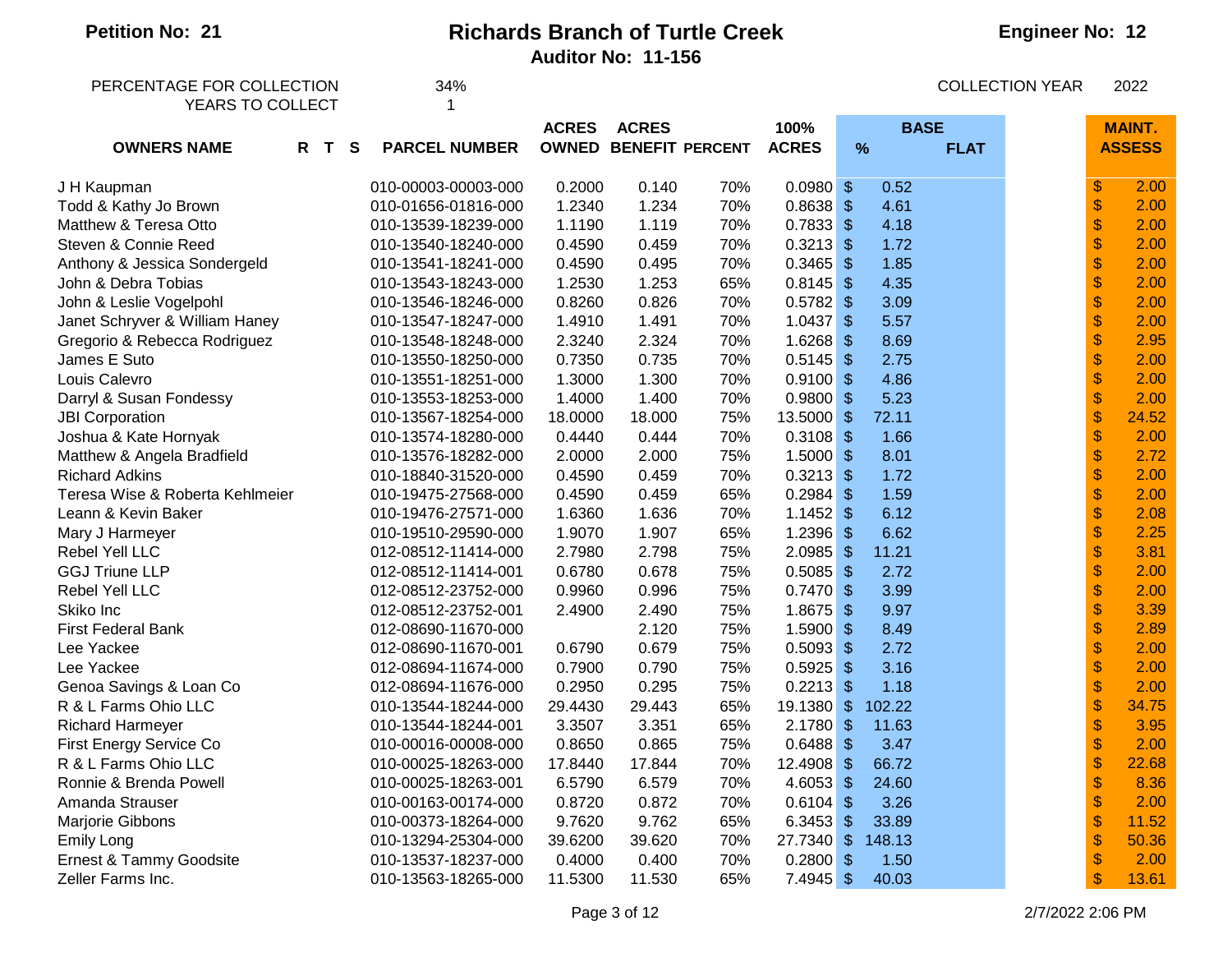| PERCENTAGE FOR COLLECTION      |         | 34%                  |              |              |                              |              | <b>COLLECTION YEAR</b>  |                     |          |                           | 2022          |
|--------------------------------|---------|----------------------|--------------|--------------|------------------------------|--------------|-------------------------|---------------------|----------|---------------------------|---------------|
| YEARS TO COLLECT               |         |                      |              |              |                              |              |                         |                     |          |                           |               |
|                                |         |                      | <b>ACRES</b> | <b>ACRES</b> |                              | 100%         |                         | <b>BASE</b>         |          |                           | <b>MAINT.</b> |
| <b>OWNERS NAME</b>             | R T S   | <b>PARCEL NUMBER</b> |              |              | <b>OWNED BENEFIT PERCENT</b> | <b>ACRES</b> |                         | $\%$<br><b>FLAT</b> |          |                           | <b>ASSESS</b> |
|                                |         |                      |              |              |                              |              |                         |                     |          |                           |               |
| <b>Ronald Miller</b>           |         | 010-13564-18266-000  | 3.0851       | 3.085        | 65%                          | $2.0053$ \$  |                         | 10.71               |          | \$                        | 3.64          |
| Zeller Farms Inc.              |         | 010-13565-18268-000  | 3.5330       | 3.533        | 65%                          | 2.2965       | $\sqrt{2}$              | 12.27               |          | $\frac{1}{2}$             | 4.17          |
| Zeller Farms Inc.              |         | 010-13566-31484-000  | 3.7460       | 3.746        | 65%                          | $2.4349$ \$  |                         | 13.01               |          | $\boldsymbol{\$}$         | 4.42          |
| Zeller Farms Inc.              |         | 010-13566-31484-001  | 11.7700      | 11.770       | 65%                          | 7.6505       | $\sqrt[6]{3}$           | 40.86               |          | $\boldsymbol{\$}$         | 13.89         |
| Matthew & Susan Huss           |         | 010-13567-18270-000  | 19.9990      | 19.999       | 70%                          | 13.9993      | $\sqrt{3}$              | 74.77               |          | $\boldsymbol{\$}$         | 25.42         |
| R F Equipment LTD              |         | 010-13568-18271-000  | 3.1290       | 3.129        | 75%                          | 2.3468       | $\sqrt[6]{\frac{1}{2}}$ | 12.53               |          | $\boldsymbol{\$}$         | 4.26          |
| Marlene Stelnicki              |         | 010-13570-18273-000  | 3.0000       | 3.000        | 75%                          | $2.2500$ \$  |                         | 12.02               |          | $\frac{1}{2}$             | 4.09          |
| <b>JBI Corporation</b>         |         | 010-13575-18281-000  | 0.1100       | 0.110        | 70%                          | 0.0770       | $\sqrt[6]{\frac{1}{2}}$ | 0.41                |          | $\boldsymbol{\$}$         | 2.00          |
| Lenore Harmeyer                |         | 010-18838-25294-000  | 21.7970      | 21.797       | 70%                          | 15.2579      | $\sqrt{2}$              | 81.50               |          | $\frac{1}{2}$             | 27.71         |
| John & Deborah Harmeyer        |         | 010-18838-25294-001  | 2.4700       | 2.470        | 70%                          | 1.7290       | $\sqrt[6]{\frac{1}{2}}$ | 9.23                |          | \$                        | 3.14          |
| John & Deborah Harmeyer        |         | 010-18838-25294-002  | 21.7940      | 21.797       | 70%                          | 15.2579      | $\sqrt{2}$              | 81.50               |          | $\boldsymbol{\$}$         | 27.71         |
| Toledo Edison Co               |         | 010-19074-31213-000  | 0.7600       | 0.760        | 70%                          | $0.5320$ \$  |                         | 2.84                |          | \$                        | 2.00          |
| Damian & Kevin Saionzkowski    |         | 010-19472-27561-000  | 0.5280       | 0.528        | 70%                          | 0.3696       | $\sqrt[6]{3}$           | 1.97                |          | $\boldsymbol{\$}$         | 2.00          |
| Anthony & Diane Viola          |         | 010-19473-27563-000  | 1.6060       | 1.606        | 70%                          | $1.1242$ \$  |                         | 6.00                |          | $\boldsymbol{\$}$         | 2.04          |
| <b>Christine Wallace</b>       |         | 010-19477-27625-000  | 3.1040       | 3.104        | 65%                          | 2.0176       | $\sqrt[6]{5}$           | 10.78               |          | $\,$                      | 3.67          |
| Francine Weaver                |         | 010-19477-27625-001  | 1.3460       | 1.346        | 65%                          | $0.8749$ \$  |                         | 4.67                |          | $\boldsymbol{\$}$         | 2.00          |
| <b>Christine Wallace</b>       |         | 010-19477-27625-002  | 0.1260       | 0.126        | 65%                          | $0.0819$ \$  |                         | 0.44                |          | $\boldsymbol{\$}$         | 2.00          |
| Jolee Batrrom                  |         | 010-20293-32199-000  | 3.0156       | 3.016        | 70%                          | $2.1109$ \$  |                         | 11.27               |          | $\mathfrak{S}$            | 3.83          |
|                                |         |                      |              |              |                              |              |                         |                     |          |                           |               |
|                                | 13 7 29 | <b>CLAY TOWNSHIP</b> |              |              |                              |              |                         |                     |          |                           |               |
| Zeller Farms, Inc              |         | 010-13578-18284-000  | 14.2880      | 0.840        | 75%                          | $0.6300$ \$  |                         | 3.36                |          | \$                        | 2.00          |
| Judith Gniewkowski             |         | 010-13578-18284-001  | 11.5010      | 1.000        | 75%                          | 0.7500       | $\frac{1}{2}$           | 4.01                |          | $\boldsymbol{\$}$         | 2.00          |
| Ronald Zeller                  |         | 010-13578-18284-002  | 5.0010       | 2.230        | 75%                          | 1.6725       | $\sqrt{2}$              | 8.93                |          | $\boldsymbol{\$}$         | 3.04          |
| Judith Gniewkowski             |         | 010-13579-18285-000  | 0.9900       | 0.990        | 75%                          | 0.7425       | $\sqrt{3}$              | 3.97                |          | $\,$                      | 2.00          |
| Zeller Farms, Inc              |         | 010-13578-18286-000  | 31.8100      | 6.930        | 75%                          | 5.1975       | $\sqrt{3}$              | 27.76               |          | $\frac{1}{2}$             | 9.44          |
| Zeller Farms, Inc              |         | 010-13578-18293-000  | 20.0000      | 20.000       | 75%                          | 15.0000      | $\sqrt{3}$              | 80.12               |          | \$                        | 27.24         |
| Jerald & Barbara Ann Myers     |         | 010-18846-25310-000  | 19.0000      | 19.000       | 80%                          | 15.2000      | $\sqrt[6]{3}$           | 81.19               |          | $\frac{1}{2}$             | 27.60         |
| Gene & Barbara Myers           |         | 010-18846-25312-000  | 40.0000      | 19.000       | 90%                          | 17.1000 \$   |                         | 91.33               |          | $\boldsymbol{\$}$         | 31.05         |
| Gene & Barbara Myers           |         | 010-18846-25312-001  | 20.0000      | 20,000       | 90%                          | 18.0000 \$   |                         | 96.14               |          | $\,$                      | 32.69         |
| <b>Richard R Buffington</b>    |         | 010-13589-18299-000  | 9.0000       | 9.000        | 90%                          | $8.1000$ \$  |                         | 43.26               |          | $\frac{1}{2}$             | 14.71         |
| James Jr & Barbara Cornell     |         | 010-02417-18300-000  | 7.6660       | 8.795        | 90%                          | 7.9155       | $\sqrt{2}$              | 42.28               |          | $\boldsymbol{\$}$         | 14.38         |
| Richard & Cymbeline Sondergeld |         | 010-02417-18300-001  | 1.2050       | 1.205        | 90%                          | $1.0845$ \$  |                         | 5.79                |          | \$                        | 2.00          |
|                                | 13 7 32 | <b>CLAY TOWNSHIP</b> |              |              |                              |              |                         |                     |          |                           |               |
| Eastman & Smith                |         | 010-18872-25345-000  | 153.5000     | 73.500       | 100%                         | 73.5000 \$   |                         | 392.58              |          |                           |               |
|                                |         |                      |              | 80.000       | 100%                         | 80.0000 \$   |                         | 427.30              | \$819.88 | $\boldsymbol{\mathsf{S}}$ | 278.76        |
| Rosemarie Dickinson            |         | 010-18872-25345-001  | 6.5000       | 6.500        | 100%                         | $6.5000$ \$  |                         | 34.72               |          | $\boldsymbol{\mathsf{S}}$ | 11.80         |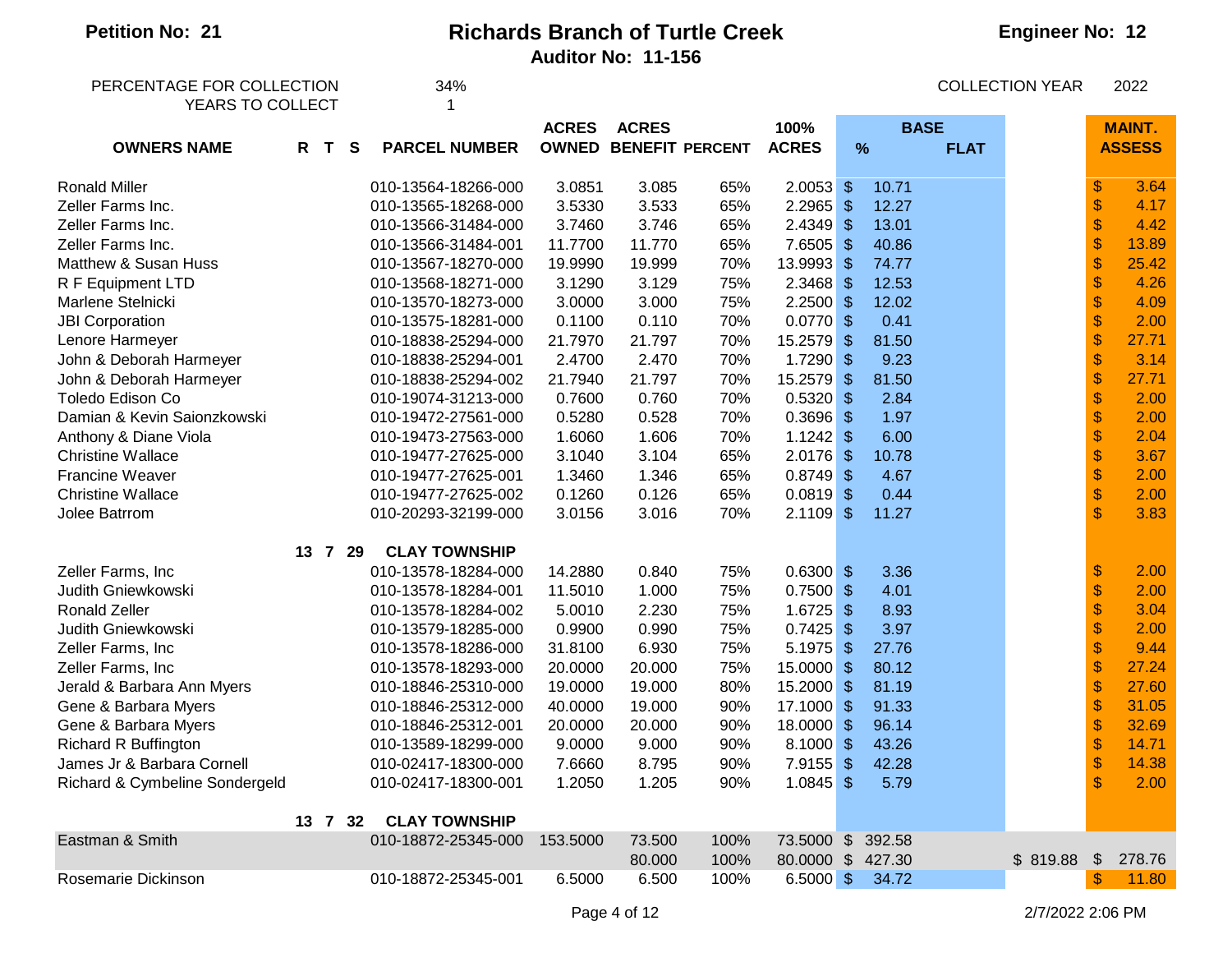# **Engineer No: 12**

| PERCENTAGE FOR COLLECTION       |        |            |   | 34%                                          |              |              |                              |              |               |             | <b>COLLECTION YEAR</b> |                           | 2022          |
|---------------------------------|--------|------------|---|----------------------------------------------|--------------|--------------|------------------------------|--------------|---------------|-------------|------------------------|---------------------------|---------------|
| YEARS TO COLLECT                |        |            |   |                                              |              |              |                              |              |               |             |                        |                           |               |
|                                 |        |            |   |                                              | <b>ACRES</b> | <b>ACRES</b> |                              | 100%         |               | <b>BASE</b> |                        |                           | <b>MAINT.</b> |
| <b>OWNERS NAME</b>              |        | R T        | S | <b>PARCEL NUMBER</b>                         |              |              | <b>OWNED BENEFIT PERCENT</b> | <b>ACRES</b> | $\frac{9}{6}$ | <b>FLAT</b> |                        |                           | <b>ASSESS</b> |
|                                 |        |            |   |                                              |              |              |                              |              |               |             |                        |                           |               |
| Kapp Family Limited Partnership |        |            |   | 010-18742-25343-000                          | 28.8370      | 28.837       | 100%                         | 28.8370 \$   | 154.02        |             |                        | \$                        | 52.37         |
| <b>Charles Conley</b>           |        |            |   | 010-18742-25343-001                          | 1.1610       | 1.161        | 100%                         | $1.1610$ \$  | 6.20          |             |                        | \$                        | 2.11          |
| Kapp Family Limited Partnership |        |            |   | 010-18742-25343-002                          | 15.0020      | 15.002       | 100%                         | 15.0020 \$   | 80.13         |             |                        | \$                        | 27.24         |
| Kapp Family Limited Partnership |        |            |   | 010-18742-25342-000                          | 24.9740      | 24.974       | 100%                         | 24.9740 \$   | 133.39        |             |                        | $\frac{1}{2}$             | 45.35         |
| Colton Krupp                    |        |            |   | 010-18742-25342-001                          | 5.0000       | 5.000        | 100%                         | $5.0000$ \$  | 26.71         |             |                        | $\boldsymbol{\$}$         | 9.08          |
| Kenneth & Kelly Baumgartner     |        |            |   | 010-18742-25342-002                          | 5.0280       | 5.028        | 100%                         | $5.0280$ \$  | 26.86         |             |                        | \$                        | 9.13          |
|                                 |        | 13 7 33    |   | <b>CLAY TOWNSHIP</b>                         |              |              |                              |              |               |             |                        |                           |               |
| Branden & Angela Pieper         |        |            |   | 010-13603-18317-000                          | 4.4740       | 4.039        | 100%                         | 4.0395 \$    | 21.58         |             |                        | \$                        | 7.34          |
| Greater Metropolitan Title Co   |        |            |   | 010-13603-18317-001                          | 2.0030       | 1.808        | 100%                         | $1.8085$ \$  | 9.66          |             |                        | \$                        | 3.28          |
| Geoffrey & Kathleen Stinson     |        |            |   | 010-13603-18317-002                          | 1.2760       | 1.152        | 100%                         | $1.1521$ \$  | 6.15          |             |                        | \$                        | 2.09          |
| Alvin & Barbara Hecker          |        |            |   | 010-13604-18318-000                          | 0.7950       | 0.795        | 100%                         | $0.7950$ \$  | 4.25          |             |                        | \$                        | 2.00          |
| <b>Marilyn Conley</b>           |        |            |   | 010-13605-18319-000                          | 0.8060       | 0.806        | 100%                         | $0.8060$ \$  | 4.30          |             |                        | \$                        | 2.00          |
| Adam & Leah Wood                |        |            |   | 010-13606-18320-000                          | 1.5300       | 1.530        | 100%                         | $1.5300$ \$  | 8.17          |             |                        | $\boldsymbol{\$}$         | 2.78          |
| Lawrence & Elaine Gruetter      |        |            |   | 010-18845-25351-000                          | 66.8600      | 42.865       | 100%                         | 42.8650 \$   | 228.95        |             |                        | \$                        | 77.84         |
| Harmeyer Farms                  |        |            |   | 012-08647-18335-000                          | 24.1900      | 12.200       | 95%                          | 11.5900 \$   | 61.90         |             |                        | \$                        | 21.05         |
| Tad & Mischelle Buchanan        |        |            |   | 012-08647-18335-001                          | 1.1400       | 1.140        | 95%                          | $1.0830$ \$  | 5.78          |             |                        | \$                        | 2.00          |
| Harmeyer Farms                  |        |            |   | 012-08649-18316-000                          | 25.3300      | 13.330       | 95%                          | 12.6635 \$   | 67.64         |             |                        | \$                        | 23.00         |
| Harmeyer Farms                  |        |            |   | 012-08652-18334-000                          | 25.3300      | 13.330       | 95%                          | 12.6635 \$   | 67.64         |             |                        | \$                        | 23.00         |
| <b>Scott Strahl</b>             |        |            |   | 012-09415-31531-000                          | 0.9800       | 0.980        | 90%                          | $0.8820$ \$  | 4.71          |             |                        |                           |               |
| <b>Scott Strahl</b>             |        |            |   | $(012 - 09415 - 31531 - 001)$                | 0.1538       | 0.154        | 90%                          | $0.1384$ \$  | 0.74          |             | 5.45<br>\$             | $\frac{1}{2}$             | 2.00          |
| <b>Troy Valasek</b>             |        |            |   | 012-12859-17163-000                          | 40.6300      | 40.630       | 90%                          | 36.5670 \$   | 195.31        |             |                        | \$                        | 66.41         |
| Raymond & Issac St Marie        |        |            |   | 012-18926-31529-000                          | 1.2600       | 1.260        | 90%                          | $1.1340$ \$  | 6.06          |             |                        | \$                        | 2.06          |
|                                 |        | 13 7 33    |   | HUSS'S SECOND SUBDIVISION - VILLAGE OF GENOA |              |              |                              |              |               |             |                        |                           |               |
| Jeffrey & Lesley Willmeth       |        | Lot 1 S pt |   | 012-08641-12384-000                          |              |              |                              |              |               | \$<br>8.02  |                        | $\boldsymbol{\mathsf{S}}$ | 2.73          |
| George Jr & Wendy Kimble        |        |            |   | Lot 2 & Npt 1 012-09291-12390-000            |              |              |                              |              |               | \$<br>8.02  |                        | $\boldsymbol{\mathsf{S}}$ | 2.73          |
| Michael Angelone                | Lot 3  |            |   | 012-19578-27790-000                          |              |              |                              |              |               | \$<br>8.02  |                        | $\boldsymbol{\$}$         | 2.73          |
| C & Z Genoa Property            | Lot 4  |            |   | 012-09296-12398-000                          |              |              |                              |              |               | \$<br>8.02  |                        | \$                        | 2.73          |
| Norma Schuster                  | Lot 5  |            |   | 012-09299-12401-000                          |              |              |                              |              |               | 8.02        |                        | \$                        | 2.73          |
| Hanna Eichman                   | Lot 6  |            |   | 012-19579-27791-000                          |              |              |                              |              |               | \$<br>8.02  |                        | \$                        | 2.73          |
| William Wagoner                 | Lot 7  |            |   | 012-09303-12408-000                          |              |              |                              |              |               | \$<br>8.02  |                        | \$                        | 2.73          |
| <b>Cody Hussing</b>             | Lot 8  |            |   | 012-09305-12411-000                          |              |              |                              |              |               | \$<br>8.02  |                        | \$                        | 2.73          |
| David & Cathy Norwalk           | Lot 9  |            |   | 012-09307-12413-000                          |              |              |                              |              |               | \$<br>8.02  |                        | \$                        | 2.73          |
| Joshua Newman                   | Lot 10 |            |   | 012-09309-12415-000                          |              |              |                              |              |               | \$<br>8.02  |                        | \$                        | 2.73          |
| Raymond & Leona Sondergeld      | Lot 11 |            |   | 012-09311-12416-000                          |              |              |                              |              |               | \$<br>8.02  |                        | \$                        | 2.73          |
| <b>Christopher Nissen</b>       | Lot 12 |            |   | 012-09312-12418-000                          |              |              |                              |              |               | \$<br>8.02  |                        | \$                        | 2.73          |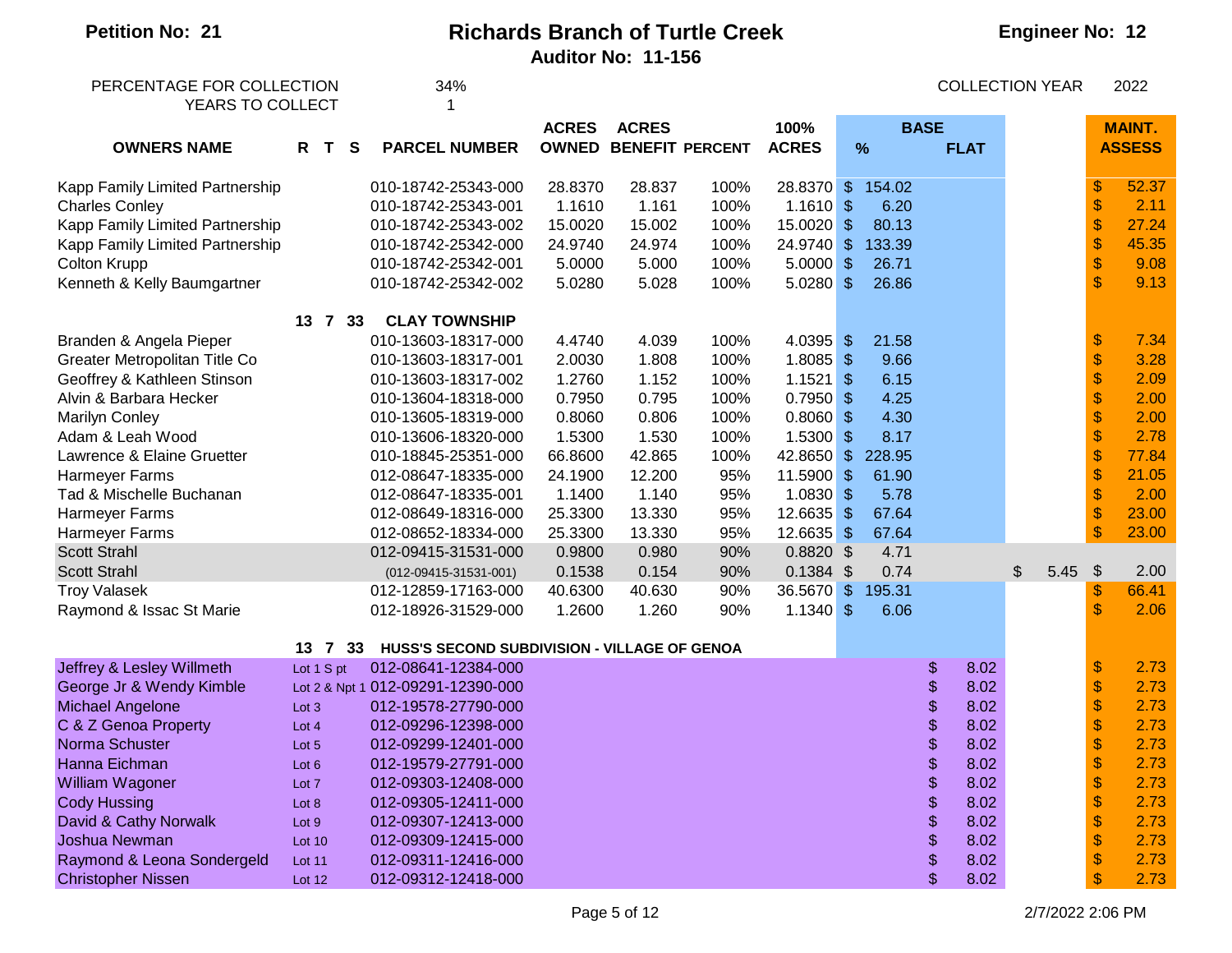| <b>Petition No: 21</b>                | <b>Richards Branch of Turtle Creek</b> |   |                                  |                                             |              |      |             | <b>Engineer No: 12</b> |                        |                           |               |  |  |
|---------------------------------------|----------------------------------------|---|----------------------------------|---------------------------------------------|--------------|------|-------------|------------------------|------------------------|---------------------------|---------------|--|--|
|                                       |                                        |   |                                  | <b>Auditor No: 11-156</b>                   |              |      |             |                        |                        |                           |               |  |  |
| PERCENTAGE FOR COLLECTION             |                                        |   | 34%                              |                                             |              |      |             |                        | <b>COLLECTION YEAR</b> |                           | 2022          |  |  |
| YEARS TO COLLECT                      |                                        |   |                                  |                                             |              |      |             |                        |                        |                           |               |  |  |
|                                       |                                        |   |                                  | <b>ACRES</b><br><b>ACRES</b>                | 100%         |      | <b>BASE</b> |                        |                        |                           | <b>MAINT.</b> |  |  |
| <b>OWNERS NAME</b>                    | R<br>$\mathbf T$                       | S | <b>PARCEL NUMBER</b>             | <b>OWNED</b><br><b>BENEFIT PERCENT</b>      | <b>ACRES</b> | $\%$ |             | <b>FLAT</b>            |                        |                           | <b>ASSESS</b> |  |  |
| William & Jane Dufendock              | Lot 13                                 |   | 012-09313-12419-000              |                                             |              |      | \$          | 8.02                   |                        | $\boldsymbol{\$}$         | 2.73          |  |  |
| <b>Timothy Davies</b>                 | Lot 14                                 |   | 012-19580-27792-000              |                                             |              |      | \$          | 8.02                   |                        | $\sqrt{3}$                | 2.73          |  |  |
| <b>Sheila Wiciak</b>                  | Lot 15                                 |   | 012-09316-12423-000              |                                             |              |      | \$          | 8.02                   |                        | $\frac{1}{2}$             | 2.73          |  |  |
| Theodore J Forney                     | Lot 16                                 |   | 012-09318-12425-000              |                                             |              |      | \$          | 8.02                   |                        | $\frac{1}{2}$             | 2.73          |  |  |
| <b>Eulan Tucker</b>                   | Lot 17                                 |   | 012-09320-12427-000              |                                             |              |      | \$          | 8.02                   |                        | $\boldsymbol{\mathsf{S}}$ | 2.73          |  |  |
| Brandon & Krystal Braddock            | Lot 18                                 |   | 012-09323-12430-000              |                                             |              |      | \$          | 8.02                   |                        | $\boldsymbol{\mathsf{S}}$ | 2.73          |  |  |
| <b>Garrett Schling</b>                | Lot 19                                 |   | 012-09323-12431-000              |                                             |              |      | \$          | 8.02                   |                        | $\boldsymbol{\mathsf{S}}$ | 2.73          |  |  |
| <b>Mary Reetz</b>                     | Lot 20                                 |   | 012-09358-12488-000              |                                             |              |      | \$          | 8.02                   |                        | \$                        | 2.73          |  |  |
| Stephanie Fryman                      | Lot 21 & 22                            |   | 012-09362-12493-000              |                                             |              |      | \$          | 16.04                  |                        | $\boldsymbol{\mathsf{S}}$ | 5.45          |  |  |
| <b>Gregory Sanderson</b>              | Lot 23                                 |   | 012-09367-12499-000              |                                             |              |      | \$          | 8.02                   |                        | $\boldsymbol{\mathsf{S}}$ | 2.73          |  |  |
| <b>Tonya Parker</b>                   | Lot 24                                 |   | 012-09368-12501-000              |                                             |              |      | \$          | 8.02                   |                        | $\boldsymbol{\mathsf{S}}$ | 2.73          |  |  |
| Virginia Kellogg                      | Lot 25 N pt                            |   | 012-09370-12505-000              |                                             |              |      | \$          | 3.39                   |                        | $\frac{1}{2}$             | 2.00          |  |  |
| <b>Crystak Bays</b>                   | Lot 25 S pt                            |   | 012-09372-12508-000              |                                             |              |      | \$          | 3.39                   |                        | $\boldsymbol{\$}$         | 2.00          |  |  |
| George Jr & Wendy Kimble              |                                        |   | Lot 26 & 27 012-09375-12510-000  |                                             |              |      | \$          | 16.04                  |                        | $\boldsymbol{\$}$         | 5.45          |  |  |
| <b>Brian &amp; April Huston</b>       | Lot 28                                 |   | 012-09376-12514-000              |                                             |              |      | \$          | 8.02                   |                        | $\boldsymbol{\$}$         | 2.73          |  |  |
| <b>Brian &amp; April Huston</b>       | Lot 29                                 |   | 012-09378-12516-000              |                                             |              |      | \$          | 8.02                   |                        | $\boldsymbol{\mathsf{S}}$ | 2.73          |  |  |
| <b>Freds Investment LLC</b>           | Lot 30                                 |   | 012-08662-18688-000              |                                             |              |      | \$          | 8.02                   |                        | $\boldsymbol{\mathsf{S}}$ | 2.73          |  |  |
| Donald & Jennifer Kreager             | Lot 31                                 |   | 012-19581-27793-000              |                                             |              |      | \$          | 8.02                   |                        | $\boldsymbol{\mathsf{S}}$ | 2.73          |  |  |
| Donald & Jennifer Kreager             | Lot 32                                 |   | 012-09384-12522-000              |                                             |              |      | \$          | 8.02                   |                        | $\frac{1}{2}$             | 2.73          |  |  |
| <b>Daniel Gose</b>                    | Lot 33                                 |   | 012-09704-19854-000              |                                             |              |      | \$          | 8.02                   |                        | $\frac{1}{2}$             | 2.73          |  |  |
| <b>Issac St Marie</b>                 | Lot 34                                 |   | 012-20372-32639-000              |                                             |              |      | \$          | 8.02                   |                        | $\frac{1}{2}$             | 2.73          |  |  |
| <b>Sharlene Buchanan</b>              | Lot 35                                 |   | 012-09391-12530-000              |                                             |              |      | \$          | 8.02                   |                        | $\frac{1}{2}$             | 2.73          |  |  |
| <b>Phyllis L Pinson</b>               | Lot 36                                 |   | 012-09393-12534-000              |                                             |              |      | \$          | 8.02                   |                        | $\frac{1}{2}$             | 2.73          |  |  |
| <b>Robert Little</b>                  | Lot 37                                 |   | 012-09396-12537-000              |                                             |              |      | \$          | 8.02                   |                        | $\boldsymbol{\mathsf{S}}$ | 2.73          |  |  |
| Timothy Reinman & Cortney ReinILot 38 |                                        |   | 012-09398-12538-000              |                                             |              |      | \$          | 8.02                   |                        | $\boldsymbol{\mathsf{S}}$ | 2.73          |  |  |
| <b>Traci Reynolds</b>                 | Lot 39                                 |   | 012-09400-12540-000              |                                             |              |      | \$          | 8.02                   |                        | $\boldsymbol{\mathsf{S}}$ | 2.73          |  |  |
| John & Laurie Eckel                   | <b>Lot 40</b>                          |   | 012-09402-12543-000              |                                             |              |      | \$          | 8.02                   |                        | $\frac{1}{2}$             | 2.73          |  |  |
| <b>Ascension Salinas</b>              | Lot $41$                               |   | 012-09403-12545-000              |                                             |              |      | \$          | 8.02                   |                        | $\mathbf{\$}$             | 2.73          |  |  |
| <b>Wiciak Properties LLC</b>          | Lot 43                                 |   | 012-21170-34925-000              |                                             |              |      | \$          | 8.02                   |                        | $\boldsymbol{\mathsf{s}}$ | 2.73          |  |  |
| <b>Barrett &amp; Helen Henley</b>     | Lot 44                                 |   | 012-09408-12550-000              |                                             |              |      |             | 8.02                   |                        | \$                        | 2.73          |  |  |
| Wilma & James Smith                   | Lot 45                                 |   | 012-09410-12553-000              |                                             |              |      | \$          | 8.02                   |                        | $\boldsymbol{\$}$         | 2.73          |  |  |
| <b>Linda Drinkwater</b>               | Lot 46                                 |   | 012-03841-04352-000              |                                             |              |      |             | 8.02                   |                        | $\mathbf{\$}$             | 2.73          |  |  |
|                                       | 13 7                                   |   |                                  | 33 COUNTRY ACRES, PLAT 1 - VILLAGE OF GENOA |              |      |             |                        |                        |                           |               |  |  |
| Robert & Cheryl Reitzel               |                                        |   | Lot 1 & pt 2 012-03638-05229-000 |                                             |              |      | \$.         | 2.74                   |                        | $\boldsymbol{\mathsf{S}}$ | 2.00          |  |  |
| Vincent & Leticia Juarez              |                                        |   | Lot 3 & pt 2 012-09432-12599-000 |                                             |              |      | \$          | 2.75                   |                        | \$                        | 2.00          |  |  |
| <b>Martin &amp; Jennifer Csomos</b>   | Lot 4                                  |   | 012-09435-12602-000              |                                             |              |      | \$          | 1.48                   |                        |                           | 2.00          |  |  |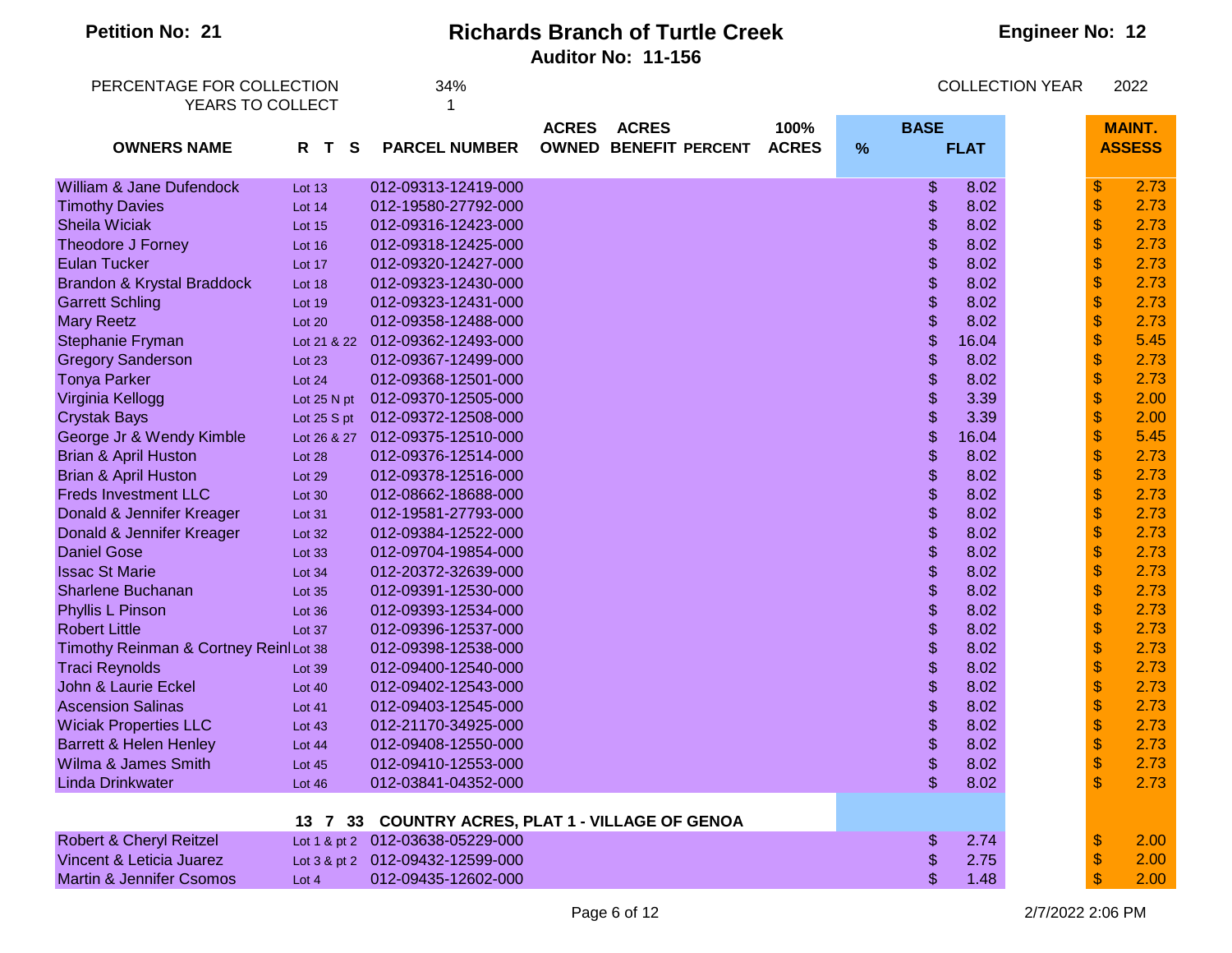| <b>Petition No: 21</b>                        | <b>Richards Branch of Turtle Creek</b><br><b>Engineer No: 12</b><br><b>Auditor No: 11-156</b> |          |                                                  |                              |  |              |               |               |             |                        |                   |               |
|-----------------------------------------------|-----------------------------------------------------------------------------------------------|----------|--------------------------------------------------|------------------------------|--|--------------|---------------|---------------|-------------|------------------------|-------------------|---------------|
| PERCENTAGE FOR COLLECTION<br>YEARS TO COLLECT |                                                                                               |          | 34%<br>1                                         |                              |  |              |               |               |             | <b>COLLECTION YEAR</b> |                   | 2022          |
|                                               |                                                                                               |          |                                                  | <b>ACRES</b><br><b>ACRES</b> |  | 100%         |               | <b>BASE</b>   |             |                        |                   | <b>MAINT.</b> |
| <b>OWNERS NAME</b>                            | R T                                                                                           | <b>S</b> | <b>PARCEL NUMBER</b>                             | <b>OWNED BENEFIT PERCENT</b> |  | <b>ACRES</b> | $\frac{9}{6}$ |               | <b>FLAT</b> |                        |                   | <b>ASSESS</b> |
| <b>Lisa A Johnson Cowell</b>                  | Lot 5                                                                                         |          | 012-09437-12604-000                              |                              |  |              |               | \$            | 1.48        |                        | \$                | 2.00          |
| <b>Barbara J Rotruck</b>                      | Lot 6                                                                                         |          | 012-09438-12606-000                              |                              |  |              |               | \$            | 1.48        |                        | $\frac{1}{2}$     | 2.00          |
| Scott & Monica Eaker                          | Lot 7                                                                                         |          | 012-09439-12607-000                              |                              |  |              |               | \$            | 1.48        |                        | $\frac{1}{2}$     | 2.00          |
| James & Crystal Ridgley                       | Lot 8                                                                                         |          | 012-09441-12609-000                              |                              |  |              |               | \$            | 1.48        |                        | $\boldsymbol{\$}$ | 2.00          |
| Brian & Penny Burke                           | Lot 9                                                                                         |          | 012-09442-12611-000                              |                              |  |              |               | \$            | 1.48        |                        | $\frac{1}{2}$     | 2.00          |
| Joanne Okonski                                | <b>Lot 10</b>                                                                                 |          | 012-09445-12613-000                              |                              |  |              |               | \$            | 1.48        |                        | $\boldsymbol{\$}$ | 2.00          |
| Andrea & Alan Haar                            | Lot 11                                                                                        |          | 012-09447-12616-000                              |                              |  |              |               | \$            | 1.48        |                        | \$                | 2.00          |
| Thomas & Mary Ann Bell                        | Lot 12                                                                                        |          | 012-09449-12618-000                              |                              |  |              |               | \$            | 1.48        |                        | \$                | 2.00          |
| Joel & Kimberly Hirt                          | Lot $13$                                                                                      |          | 012-19582-27794-000                              |                              |  |              |               | \$            | 1.48        |                        | \$                | 2.00          |
| <b>Jeremy King</b>                            | Lot 14                                                                                        |          | 012-09454-12623-000                              |                              |  |              |               | \$            | 1.48        |                        | \$                | 2.00          |
| <b>Bill &amp; Ashley Devore</b>               | <b>Lot 15</b>                                                                                 |          | 012-21238-35018-000                              |                              |  |              |               | \$            | 1.48        |                        | \$                | 2.00          |
| <b>Charles &amp; Carla Bowyer</b>             | Lot 16                                                                                        |          | 012-09460-12630-000                              |                              |  |              |               | \$            | 1.48        |                        | \$                | 2.00          |
| <b>Wendy R Chambers</b>                       | Lot 17                                                                                        |          | 012-00266-00200-000                              |                              |  |              |               | \$            | 1.48        |                        | \$                | 2.00          |
| Devon Wyatt                                   | Lot 18                                                                                        |          | 012-09464-12637-000                              |                              |  |              |               | \$            | 1.48        |                        | $\pmb{\$}$        | 2.00          |
| Michael & Jodie Apthorpe                      | Lot 19                                                                                        |          | 012-09467-12642-000                              |                              |  |              |               | \$            | 1.48        |                        | $\boldsymbol{\$}$ | 2.00          |
| Anthony & Victoria Cappelletty                | Lot 20                                                                                        |          | 012-09470-12645-000                              |                              |  |              |               | \$            | 1.48        |                        | \$                | 2.00          |
| <b>Steve Miller</b>                           | Lot 21                                                                                        |          | 012-09473-12649-000                              |                              |  |              |               | $\mathbf{\$}$ | 1.48        |                        | \$                | 2.00          |
|                                               | 13 7 33                                                                                       |          | <b>COUNTRY ACRES, PLAT II - VILLAGE OF GENOA</b> |                              |  |              |               |               |             |                        |                   |               |
| <b>Terry Miller</b>                           | Lot $22$                                                                                      |          | 012-03640-05251-000                              |                              |  |              |               | \$            | 1.48        |                        | \$                | 2.00          |
| Marvin & Joanne Bankertz                      | Lot 23                                                                                        |          | 012-09476-12654-000                              |                              |  |              |               | \$            | 1.48        |                        | $\frac{1}{2}$     | 2.00          |
| Kaylee & William Chasteen                     | Lot 24                                                                                        |          | 012-09479-12656-000                              |                              |  |              |               | \$            | 1.48        |                        | $\frac{1}{2}$     | 2.00          |
| Sanjuana Lopez                                | Lot 25                                                                                        |          | 012-09481-12659-000                              |                              |  |              |               | \$            | 1.48        |                        | $\bullet$         | 2.00          |
| Juan & Linda Resendez                         | Lot 26                                                                                        |          | 012-09483-12661-000                              |                              |  |              |               | \$            | 1.48        |                        | \$                | 2.00          |
| Dean & Sandra Wilson                          | Lot 27                                                                                        |          | 012-09156-12662-000                              |                              |  |              |               | \$            | 1.48        |                        | \$                | 2.00          |
| Barbara & George Buder                        | Lot 28                                                                                        |          | 012-09484-12663-000                              |                              |  |              |               | \$            | 1.48        |                        |                   | 2.00          |
| William Jr & Carla Jo Scott                   | Lot 29                                                                                        |          | 012-09485-12664-000                              |                              |  |              |               | \$            | 1.48        |                        |                   | 2.00          |
| Larry Glenn Seeger                            |                                                                                               |          | 012-09486-12665-000                              |                              |  |              |               |               | 1.48        |                        |                   | 2.00          |
| <b>Jon Gallaher</b>                           | Lot 30<br>Lot 31                                                                              |          | 012-02245-03481-000                              |                              |  |              |               | \$            | 1.48        |                        | \$                | 2.00          |
| <b>Anthony Sopko</b>                          | Lot 32                                                                                        |          | 012-20063-31727-000                              |                              |  |              |               | \$            | 1.48        |                        | \$                | 2.00          |
| <b>Madison Yarger</b>                         |                                                                                               |          | 012-09489-12668-000                              |                              |  |              |               | \$            | 1.48        |                        | \$                | 2.00          |
| <b>Robert &amp; Tina Goeller</b>              | Lot 33                                                                                        |          | 012-09491-12670-000                              |                              |  |              |               | \$            | 1.48        |                        |                   | 2.00          |
| <b>Nancy Padget</b>                           | Lot 34<br>Lot $35$                                                                            |          | 012-09493-12671-000                              |                              |  |              |               | \$            | 1.48        |                        |                   | 2.00          |
| Margaret Paprocki                             | Lot 36                                                                                        |          | 012-09494-12673-000                              |                              |  |              |               | \$            | 1.48        |                        |                   | 2.00          |
| Joe Hernandez                                 | Lot 37                                                                                        |          | 012-09496-12675-000                              |                              |  |              |               | \$            | 1.48        |                        |                   | 2.00          |
| Gregory Day & Megan Burchfield Lot 38         |                                                                                               |          | 012-19583-27795-000                              |                              |  |              |               | \$            | 1.48        |                        |                   | 2.00          |
| <b>Susan Philo</b>                            | Lot 39                                                                                        |          | 012-01709-01832-000                              |                              |  |              |               | \$            | 1.48        |                        |                   | 2.00          |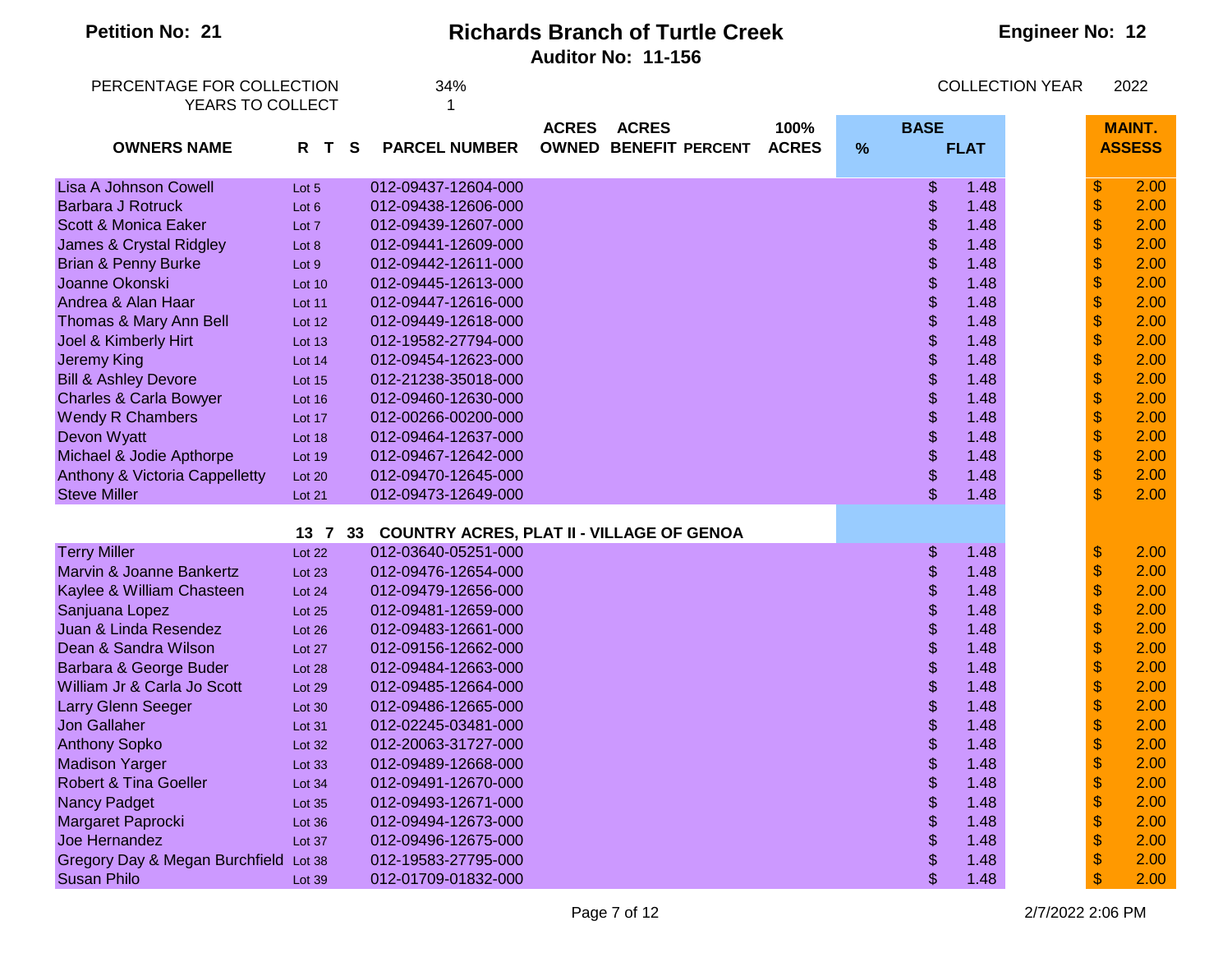| <b>Auditor No: 11-156</b>                                                                                                                     |               |
|-----------------------------------------------------------------------------------------------------------------------------------------------|---------------|
|                                                                                                                                               |               |
| PERCENTAGE FOR COLLECTION<br>34%<br><b>COLLECTION YEAR</b>                                                                                    | 2022          |
| YEARS TO COLLECT                                                                                                                              |               |
| <b>ACRES</b><br><b>ACRES</b><br>100%<br><b>BASE</b>                                                                                           | <b>MAINT.</b> |
| $\frac{9}{6}$<br><b>PARCEL NUMBER</b><br><b>OWNED BENEFIT PERCENT</b><br><b>ACRES</b><br><b>FLAT</b><br><b>OWNERS NAME</b><br>R T<br><b>S</b> | <b>ASSESS</b> |
|                                                                                                                                               |               |
| $\,$<br>\$<br><b>Matthew Helle</b><br>012-00983-00943-000<br>1.48<br>Lot $40$                                                                 | 2.00          |
| $\,$<br>\$<br>1.48<br><b>Sally A Norton</b><br>012-20148-31843-000<br><b>Lot 41</b>                                                           | 2.00          |
| $\boldsymbol{\$}$<br>\$<br>1.48<br>Dennis & Linda Grau<br>012-09507-12689-000<br><b>Lot 42</b>                                                | 2.00          |
| $\boldsymbol{\$}$<br>\$<br>Nathaniel & Ann Herman<br>1.48<br>012-20449-33231-000<br><b>Lot 43</b>                                             | 2.00          |
| $\frac{1}{2}$<br>\$<br><b>Marcia Foss</b><br>1.48<br>012-20294-32200-000<br>Lot 44                                                            | 2.00          |
| $\frac{1}{2}$<br>\$<br>1.48<br><b>Troy Espinoza</b><br>012-19584-27796-000<br><b>Lot 45</b>                                                   | 2.00          |
| $\frac{1}{2}$<br>\$<br>Daniel & Christine Wilhelm<br>1.48<br>012-09517-12699-000<br>Lot 46                                                    | 2.00          |
| $\boldsymbol{\$}$<br>\$<br>Alana & Timothy Plantz<br>1.48<br>012-19585-27797-000<br>Lot 47                                                    | 2.00          |
| $\boldsymbol{\$}$<br>\$<br><b>Chris &amp; Jennifer Marquardt</b><br>1.48<br>012-09521-12706-000<br>Lot 48                                     | 2.00          |
| $\boldsymbol{\$}$<br>\$<br><b>Rhea Widmer</b><br>1.48<br>012-09523-12708-000<br><b>Lot 49</b>                                                 | 2.00          |
| $\boldsymbol{\$}$<br>\$<br><b>Fred Beallas</b><br>1.48<br>012-09525-12711-000<br><b>Lot 50</b>                                                | 2.00          |
| $\boldsymbol{\$}$<br>\$<br><b>Susan Suplica</b><br>1.48<br>012-09528-12714-000<br><b>Lot 51</b>                                               | 2.00          |
| $\boldsymbol{\$}$<br>\$<br><b>Gregory &amp; Kristin Keaton</b><br>1.48<br>012-09532-12718-000<br>Lot 52                                       | 2.00          |
| $\frac{1}{2}$<br>\$<br><b>Michael Molnar</b><br>1.48<br>012-19586-27798-000<br>Lot 53                                                         | 2.00          |
| $\boldsymbol{\$}$<br>\$<br><b>Lynette Coughlan</b><br>1.48<br>012-09536-12724-000<br>Lot 54                                                   | 2.00          |
| $\boldsymbol{\$}$<br>Donald & Janice Duris<br>\$<br>1.48<br>012-09537-12728-000<br><b>Lot 55</b>                                              | 2.00          |
| $\,$<br>\$<br>1.48<br>Thomas & Gwendolyn Eggert<br>012-09540-12731-000<br>Lot 56                                                              | 2.00          |
| $\,$<br>\$<br><b>Robert &amp; Ruth Kiss</b><br>1.48<br>012-09541-12735-000<br>Lot 57                                                          | 2.00          |
| $\,$<br>\$<br><b>Stanley &amp; Darlene Harrison</b><br>012-09544-12738-000<br>1.48<br>Lot 58                                                  | 2.00          |
| $\boldsymbol{\$}$<br>\$<br>Michelle & Gegory Wiciak<br>1.48<br>012-09547-12742-000<br><b>Lot 59</b>                                           | 2.00          |
| $\boldsymbol{\$}$<br>\$<br><b>Dale Veliquette</b><br>1.48<br>012-09550-12744-000<br>Lot 60                                                    | 2.00          |
| $\frac{1}{2}$<br>\$<br>Michael & Joann Goetz<br>1.48<br>012-20450-33232-000<br>Lot 61                                                         | 2.00          |
| $\boldsymbol{\mathsf{S}}$<br>\$<br><b>Diane Terry</b><br>012-09554-12752-000<br>1.48<br>Lot 62                                                | 2.00          |
| $\boldsymbol{\mathsf{S}}$<br>\$<br>1.48<br>Jordan Harvey<br>012-09556-12756-000<br>Lot 63                                                     | 2.00          |
| $\mathfrak{S}$<br>\$<br>0.42<br>Oregon Investment Co<br>012-00001-00002-000<br>Lot A                                                          | 2.00          |
| <b>CARL UTHOFF SUB. A &amp; B - VILLAGE OF GENOA</b><br>13<br>-6<br>4                                                                         |               |
| \$<br>\$<br><b>Marty &amp; Christine Goon</b><br>010-00037-27671-000<br>8.02<br>Lot 1                                                         | 2.73          |
| Marty & Christine Goon<br>Lot 2<br>010-00037-27672-000<br>\$<br>8.02<br>\$                                                                    | 2.73          |
| $\boldsymbol{\$}$<br>\$<br><b>Penny Albright</b><br>8.02<br>Lot 3<br>010-14229-19161-000                                                      | 2.73          |
| $\pmb{\$}$<br>\$<br>David & Ruby Furgeson<br>8.02<br>Lot 4<br>010-14232-19164-000                                                             | 2.73          |
| $\pmb{\$}$<br><b>Courtney Maunz</b><br>\$<br>8.02<br>Lot 5<br>010-14234-19166-000                                                             | 2.73          |
| $\pmb{\$}$<br><b>Judith Dudrow</b><br>\$<br>8.02<br>Lot 6<br>010-13524-19168-000                                                              | 2.73          |
| $\pmb{\$}$<br>Thomas & Sue Stanley<br>\$<br>8.02<br>Lot 7<br>010-14239-19172-000                                                              | 2.73          |
| $\pmb{\$}$<br>Thomas & Sue Stanley<br>\$<br>8.02<br>Lot 8<br>010-14242-19175-000                                                              | 2.73          |
| $\pmb{\$}$<br><b>Emily Burcin</b><br>010-14244-19177-000<br>\$<br>8.02<br>Lot 9                                                               | 2.73          |
| \$<br><b>Suzanne Halter</b><br><b>Lot 10</b><br>010-14247-19180-000<br>\$<br>8.02                                                             | 2.73          |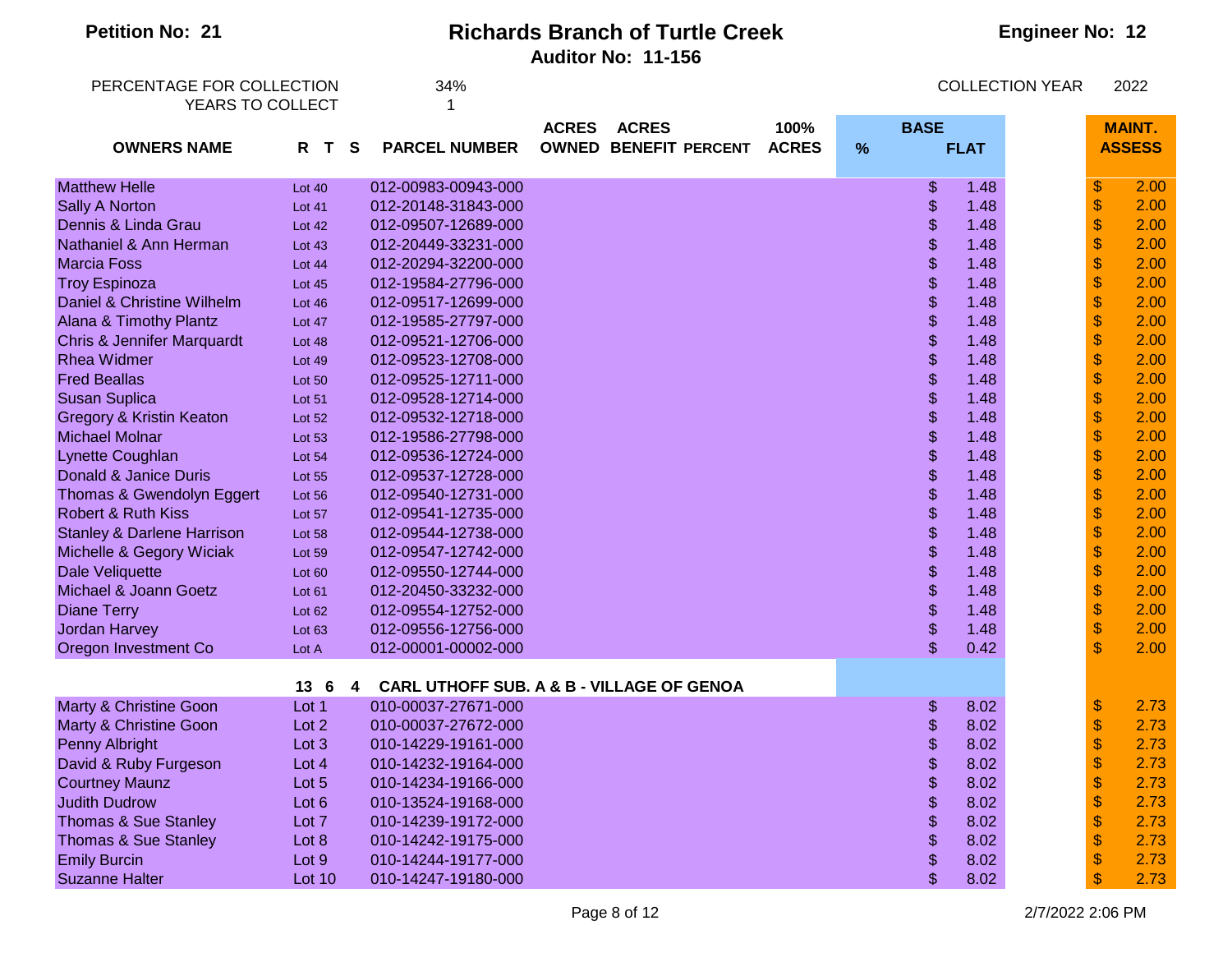| <b>Petition No: 21</b>                            | <b>Richards Branch of Turtle Creek</b><br><b>Auditor No: 11-156</b> |                                            |              |                                              |     |                      |   |             |             |                        | <b>Engineer No: 12</b>    |                                |  |
|---------------------------------------------------|---------------------------------------------------------------------|--------------------------------------------|--------------|----------------------------------------------|-----|----------------------|---|-------------|-------------|------------------------|---------------------------|--------------------------------|--|
| PERCENTAGE FOR COLLECTION<br>YEARS TO COLLECT     |                                                                     | 34%                                        |              |                                              |     |                      |   |             |             | <b>COLLECTION YEAR</b> |                           | 2022                           |  |
| <b>OWNERS NAME</b>                                | R T S                                                               | <b>PARCEL NUMBER</b>                       | <b>ACRES</b> | <b>ACRES</b><br><b>OWNED BENEFIT PERCENT</b> |     | 100%<br><b>ACRES</b> | % | <b>BASE</b> | <b>FLAT</b> |                        |                           | <b>MAINT.</b><br><b>ASSESS</b> |  |
| <b>Kim McClung</b>                                | <b>Lot 11</b>                                                       | 010-14249-19182-000                        |              |                                              |     |                      |   | \$          | 8.02        |                        | \$                        | 2.73                           |  |
| David & Rachel Riffle                             | <b>Lot 12</b>                                                       | 010-14253-19186-000                        |              |                                              |     |                      |   | \$          | 8.02        |                        | \$                        | 2.73                           |  |
| David & Rachel Riffle                             | Lot 13 Pt                                                           | 010-14257-19191-000                        |              |                                              |     |                      |   | \$          | 6.73        |                        | \$                        | 2.29                           |  |
| David & Rachel Riffle                             | Lot 13 Pt                                                           | 010-14253-19188-000                        |              |                                              |     |                      |   | \$          | 1.29        |                        | \$                        | 2.00                           |  |
| <b>Randal Fleenor</b>                             | <b>Lot 14</b>                                                       | 010-12709-27297-000                        |              |                                              |     |                      |   | \$          | 8.02        |                        | \$                        | 2.73                           |  |
| <b>Randal Fleenor</b>                             | <b>Lot 15</b>                                                       | 010-00188-00186-000                        |              |                                              |     |                      |   | \$          | 8.02        |                        | \$                        | 2.73                           |  |
| Dale & Alyce Fielding                             | Lot 16                                                              | 010-14264-19201-000                        |              |                                              |     |                      |   | \$          | 8.02        |                        | \$                        | 2.73                           |  |
| Northwest Shores Investors LLC                    | Lot 17                                                              | 010-14267-19204-000                        |              |                                              |     |                      |   | \$          | 8.02        |                        | \$                        | 2.73                           |  |
| <b>Christine Wallace</b>                          | Lot 18                                                              | 010-03583-05189-000                        |              |                                              |     |                      |   | \$          | 8.02        |                        | \$                        | 2.73                           |  |
| David & Marrilee Hitchen                          | <b>Lot 19</b>                                                       | 010-14272-19212-000                        |              |                                              |     |                      |   | \$          | 8.02        |                        | \$                        | 2.73                           |  |
| John III & Kathleen Kilmer                        | Lot 20                                                              | 010-14275-19214-000                        |              |                                              |     |                      |   | \$          | 8.02        |                        | \$                        | 2.73                           |  |
| William Jr & Penny Steven                         | Lot 21                                                              | 010-14278-19217-000                        |              |                                              |     |                      |   | \$          | 8.02        |                        | \$                        | 2.73                           |  |
| <b>Rhea Widmer</b>                                | Lot 22                                                              | 010-14280-19219-000                        |              |                                              |     |                      |   | \$          | 8.02        |                        | \$                        | 2.73                           |  |
| <b>Rhea Widmer</b>                                | <b>Lot 23</b>                                                       | 010-14282-19221-000                        |              |                                              |     |                      |   | \$          | 8.02        |                        | \$                        | 2.73                           |  |
| <b>Brenda McCormick</b>                           | Lot 24                                                              | 010-14257-19278-000                        |              |                                              |     |                      |   | \$          | 8.02        |                        | \$                        | 2.73                           |  |
| David & Rachel Riffle                             | Lot 25                                                              | 010-14257-19280-000                        |              |                                              |     |                      |   | \$          | 8.02        |                        | \$                        | 2.73                           |  |
| David & Rachel Riffle                             | Lot 26                                                              | 010-14257-19284-000                        |              |                                              |     |                      |   | \$          | 8.02        |                        | $\mathbb{S}$              | 2.73                           |  |
|                                                   | 13 7 28                                                             | <b>WIDMERS SUBDIVISION - CLAY TOWNSHIP</b> |              |                                              |     |                      |   |             |             |                        |                           |                                |  |
| Justin Hernandez                                  | Lot 1                                                               | 010-14381-19359-000                        | 0.6046       | 0.605                                        | 70% | $0.4232$ \$          |   | 2.26        |             |                        | $\boldsymbol{\mathsf{S}}$ | 2.00                           |  |
| Robyn Aldrich                                     | Lot 2                                                               | 010-14383-19362-000                        | 0.6046       | 0.605                                        | 70% | $0.4232$ \$          |   | 2.26        |             |                        | $\mathfrak{s}$            | 2.00                           |  |
|                                                   | 13 7 28                                                             | <b>ELMWOOD PARK - CLAY TOWNSHIP</b>        |              |                                              |     |                      |   |             |             |                        |                           |                                |  |
| <b>JBI Corp</b>                                   | Lot 1                                                               | 010-13945-18834-000                        |              |                                              |     |                      |   | \$          | 8.02        |                        | \$                        | 2.73                           |  |
| <b>Kelly Greene</b>                               | Lot 2                                                               | 010-13946-18835-000                        |              |                                              |     |                      |   | \$          | 8.02        |                        | \$                        | 2.73                           |  |
| Joseph & Deborah Badger                           | Lot 3                                                               | 010-08039-18018-000                        |              |                                              |     |                      |   | \$          | 8.02        |                        | \$                        | 2.73                           |  |
| <b>JBI Corp</b>                                   | Lot 4                                                               | 010-13950-18838-000                        |              |                                              |     |                      |   | \$          | 8.02        |                        | $\frac{1}{2}$             | 2.73                           |  |
| <b>JBI Corp</b>                                   | Lot 5                                                               | 010-20207-31927-000                        |              |                                              |     |                      |   | \$          | 8.02        |                        | \$                        | 2.73                           |  |
| <b>Carrie Mitchell Jr</b>                         | Lot 6                                                               | 010-13952-18840-000                        |              |                                              |     |                      |   | \$          | 8.02        |                        | \$                        | 2.73                           |  |
| Daymon & Elizabeth McCartney                      | Lot 7                                                               | 010-13953-18841-000                        |              |                                              |     |                      |   |             | 8.02        |                        | \$                        | 2.73                           |  |
| Ronald & Elizabeth Cashen                         | Lot 8 & Pt 9                                                        | 010-13954-18842-000                        |              |                                              |     |                      |   | \$          | 12.03       |                        | \$                        | 4.09                           |  |
| Terry Oberhaus & Katherine Bloor Lot Pt 9 & Pt 10 |                                                                     | 010-13955-18844-000                        |              |                                              |     |                      |   | \$          | 8.02        |                        | \$                        | 2.73                           |  |
| Jered & Erika Wagner                              | Lot Pt 10 & 11                                                      | 010-13957-18846-000                        |              |                                              |     |                      |   | \$          | 12.03       |                        | \$                        | 4.09                           |  |
| <b>James &amp; Sharon Nowak</b>                   | Lot 12 & 13                                                         | 010-13959-18848-000                        |              |                                              |     |                      |   | \$          | 16.04       |                        | \$                        | 5.45                           |  |
| <b>Phillip Konesky</b>                            |                                                                     | Lot 14 15 & Pt 16 010-13991-18849-000      |              |                                              |     |                      |   | \$          | 20.04       |                        | \$                        | 6.81                           |  |
| Joseph & Deborah Badger                           | Lot Pt 16 & 17                                                      | 010-13963-18852-000                        |              |                                              |     |                      |   | \$          | 12.02       |                        | \$                        | 4.09                           |  |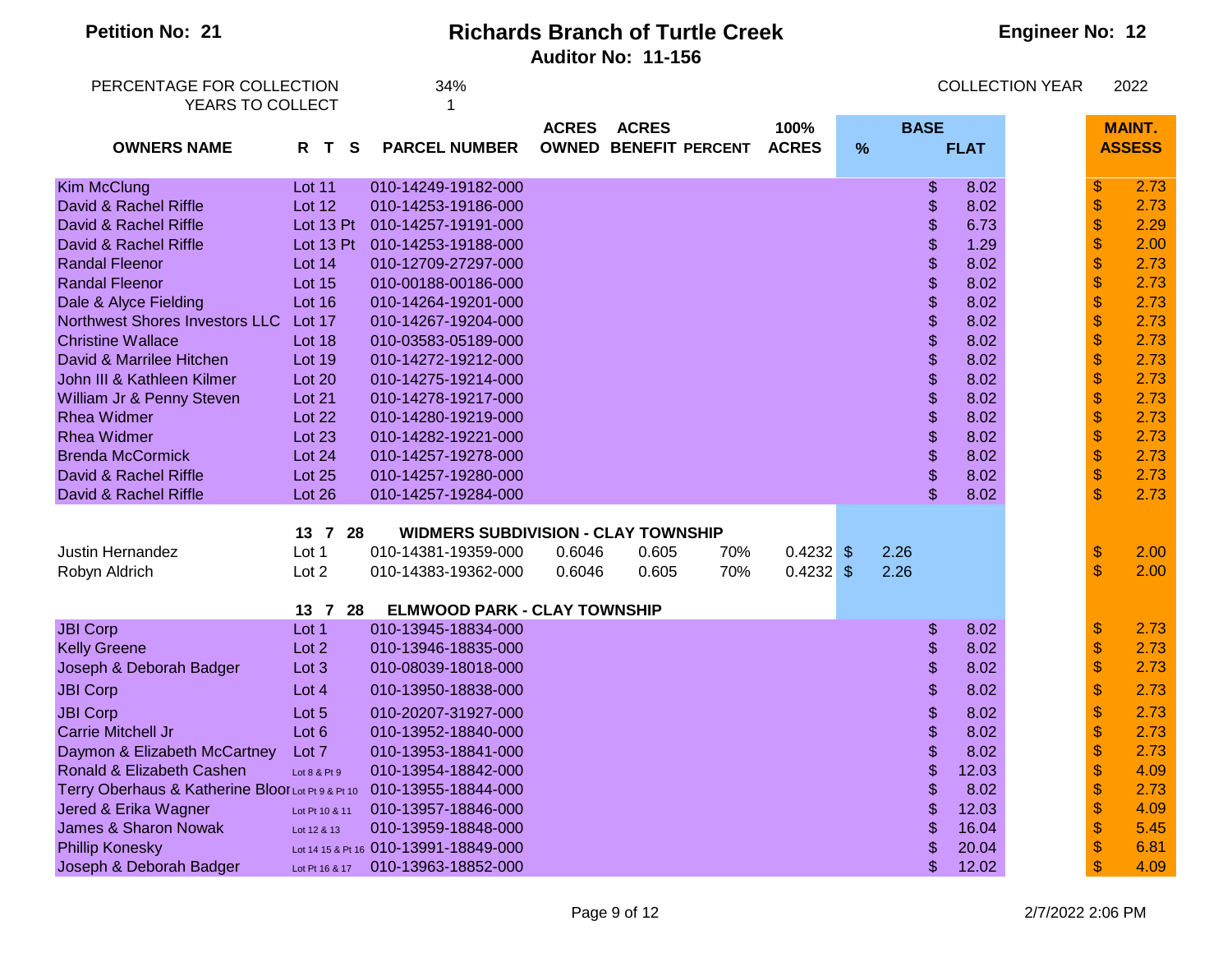| PERCENTAGE FOR COLLECTION              |               |   | 34%                  |              |                              |              |   |                           |             | <b>COLLECTION YEAR</b> |                           | 2022          |
|----------------------------------------|---------------|---|----------------------|--------------|------------------------------|--------------|---|---------------------------|-------------|------------------------|---------------------------|---------------|
| YEARS TO COLLECT                       |               |   |                      |              |                              |              |   |                           |             |                        |                           |               |
|                                        |               |   |                      | <b>ACRES</b> | <b>ACRES</b>                 | 100%         |   | <b>BASE</b>               |             |                        |                           | <b>MAINT.</b> |
| <b>OWNERS NAME</b>                     | R T           | S | <b>PARCEL NUMBER</b> |              | <b>OWNED BENEFIT PERCENT</b> | <b>ACRES</b> | % |                           | <b>FLAT</b> |                        |                           | <b>ASSESS</b> |
|                                        |               |   |                      |              |                              |              |   |                           |             |                        |                           |               |
| <b>JBI Corp</b>                        | Lot 18        |   | 010-13964-18853-000  |              |                              |              |   | \$                        | 8.02        |                        | \$                        | 2.73          |
| Patricia Haddix                        | Lot 19        |   | 010-01662-01820-000  |              |                              |              |   | \$                        | 8.02        |                        | $\boldsymbol{\$}$         | 2.73          |
| <b>Patricia Haddix</b>                 | Lot 20        |   | 010-01662-01822-000  |              |                              |              |   | \$                        | 8.02        |                        | $\frac{1}{2}$             | 2.73          |
| <b>Steven Zellers</b>                  | Lot 21        |   | 010-13969-18859-000  |              |                              |              |   | \$                        | 9.63        |                        | $\boldsymbol{\mathsf{S}}$ | 3.27          |
| Linda Lawson                           | Lot 22        |   | 010-19502-27677-000  |              |                              |              |   | \$                        | 6.41        |                        | $\mathsf{\$}$             | 2.18          |
| Salomon & Yolanda Arellano             | Lot 23        |   | 010-13974-18864-000  |              |                              |              |   | \$                        | 8.02        |                        | $\boldsymbol{\$}$         | 2.73          |
| Lynda Morgan                           | Lot 24        |   | 010-13977-18867-000  |              |                              |              |   | \$                        | 8.02        |                        | $\boldsymbol{\$}$         | 2.73          |
| Jason & Angela Balduf                  | Lot 25        |   | 010-00269-18869-000  |              |                              |              |   | \$                        | 7.22        |                        | $\boldsymbol{\$}$         | 2.45          |
| Michael A Padgett                      | Lot 26        |   | 010-13980-18871-000  |              |                              |              |   | \$                        | 8.82        |                        | $\boldsymbol{\$}$         | 3.00          |
| John, Jr & Kay Eberth                  | Lot 27        |   | 010-19503-27678-000  |              |                              |              |   | \$                        | 8.02        |                        | $\boldsymbol{\$}$         | 2.73          |
| <b>William Smith</b>                   | Lot 28        |   | 010-13984-18876-000  |              |                              |              |   | \$                        | 8.02        |                        | \$                        | 2.73          |
| Gaylord & Joyce Klingaman              | Lot 29 Pt 30  |   | 010-13986-18877-000  |              |                              |              |   | \$                        | 12.02       |                        | $\frac{1}{2}$             | 4.09          |
| <b>Sheets Family Trust</b>             | Lot 30 & 31   |   | 010-13987-18879-000  |              |                              |              |   | \$                        | 12.02       |                        | \$                        | 4.09          |
| Russell & Kathy Bodi                   | <b>Lot 32</b> |   | 010-19504-27679-000  |              |                              |              |   | \$                        | 8.02        |                        | $\frac{1}{2}$             | 2.73          |
| <b>Wendy Fraley</b>                    | Lot 33        |   | 010-13991-18883-000  |              |                              |              |   | \$                        | 8.02        |                        | $\mathbb S$               | 2.73          |
| Joseph & Brenda Schettine              | Lot 34        |   | 010-13993-18884-000  |              |                              |              |   | \$                        | 8.02        |                        | $\boldsymbol{\$}$         | 2.73          |
| David Schimming & Rae Ellerbrus Lot 35 |               |   | 010-17256-31032-000  |              |                              |              |   | \$                        | 8.02        |                        | $\boldsymbol{\mathsf{S}}$ | 2.73          |
| Neil & Melinda Wisniewski              | Lot 36        |   | 010-13996-18888-000  |              |                              |              |   | \$                        | 8.02        |                        | $\, \, \$                 | 2.73          |
| <b>Russell &amp; Calliroye Bodette</b> | Lot 37        |   | 010-13999-18891-000  |              |                              |              |   | \$                        | 8.02        |                        | $\boldsymbol{\$}$         | 2.73          |
| Leonard & Sandra Bloomfield            | Lot 38        |   | 010-14002-18893-000  |              |                              |              |   | \$                        | 8.02        |                        | \$                        | 2.73          |
| Baltazar & Maria Lopez                 | Lot 39        |   | 010-14004-18896-000  |              |                              |              |   | \$                        | 8.02        |                        | $\frac{1}{2}$             | 2.73          |
| John & Michelle Overholt               | Lot 40        |   | 010-18918-31525-000  |              |                              |              |   | \$                        | 8.02        |                        | \$                        | 2.73          |
| Kent Whitman & Gail Hagerty            | Lot 41        |   | 010-19505-27680-000  |              |                              |              |   | \$                        | 8.02        |                        | $\frac{1}{2}$             | 2.73          |
| Dennis & Alyson Walker                 | Lot 42        |   | 010-20249-32127-000  |              |                              |              |   | \$                        | 8.02        |                        | $\mathbb S$               | 2.73          |
| <b>Tresa &amp; Diana Skiles</b>        | Lot $43$      |   | 010-14011-18905-000  |              |                              |              |   | \$                        | 8.02        |                        | $\frac{1}{2}$             | 2.73          |
| Kim & Daniel McClung                   | Lot $44$      |   | 010-14014-18908-000  |              |                              |              |   | $\boldsymbol{\mathsf{S}}$ | 8.02        |                        | $\boldsymbol{\mathsf{S}}$ | 2.73          |
| Mari Jividen                           | Lot 45        |   | 010-14017-18909-000  |              |                              |              |   | \$                        | 8.02        |                        | $\, \, \$                 | 2.73          |
| Michael & Cathy Johnson                | Lot 46        |   | 010-14018-18912-000  |              |                              |              |   | \$                        | 8.02        |                        | $\boldsymbol{\$}$         | 2.73          |
| Chad & Lyndsy Gargas                   | Lot 47        |   | 010-14021-18916-000  |              |                              |              |   | \$                        | 8.02        |                        | \$                        | 2.73          |
| Robert & Ellen LaForme                 | Lot 48        |   | 010-14023-18918-000  |              |                              |              |   | \$                        | 8.02        |                        | $\frac{1}{2}$             | 2.73          |
| <b>David Schmidlin</b>                 | <b>Lot 49</b> |   | 010-19507-27682-000  |              |                              |              |   | \$                        | 8.02        |                        | \$                        | 2.73          |
| <b>Ned &amp; Ruth Ammons</b>           | Lot 50        |   | 010-14027-18922-000  |              |                              |              |   | \$                        | 8.02        |                        | $\frac{1}{2}$             | 2.73          |
| <b>Jon Shank</b>                       | Lot 51        |   | 010-14029-18924-000  |              |                              |              |   | \$                        | 8.02        |                        | $\mathbb S$               | 2.73          |
| William & Rehva Cowan                  | Lot 52        |   | 010-14032-18927-000  |              |                              |              |   | \$                        | 8.02        |                        | $\frac{1}{2}$             | 2.73          |
| <b>Tomi Ann Harvey</b>                 | <b>Lot 53</b> |   | 010-14036-18930-000  |              |                              |              |   | \$                        | 8.02        |                        | \$                        | 2.73          |
| Aramis & Kristen Ballaster             | Lot $54$      |   | 010-14038-18932-000  |              |                              |              |   | \$                        | 8.02        |                        | $\mathsf{\$}$             | 2.73          |
| Calvin & Monica Metcalf                | Lot 55        |   | 010-14040-18934-000  |              |                              |              |   | \$                        | 8.02        |                        | $\mathbf{\$}$             | 2.73          |

**Engineer No: 12**

**Petition No: 21 Richards Branch of Turtle Creek**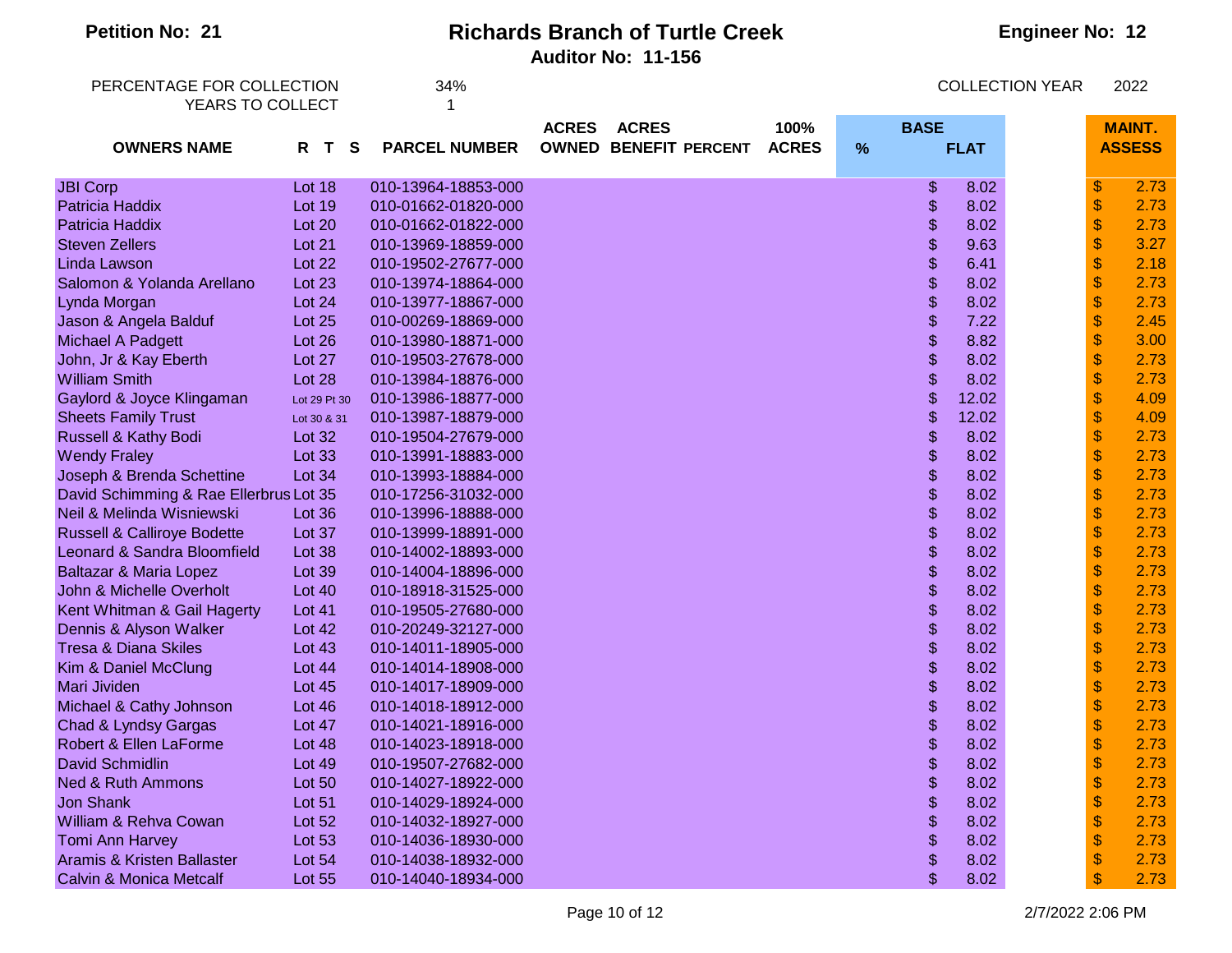| <b>Petition No: 21</b>                                                                                                                                                                        | <b>Richards Branch of Turtle Creek</b><br>Auditor No: 11-156                               |                                                                                                                                                                                                                       |                              |                                                               |                                                 |                                                                                           |                          |                                                         |                                                                                          | <b>Engineer No: 12</b> |                                                                |                                                              |  |
|-----------------------------------------------------------------------------------------------------------------------------------------------------------------------------------------------|--------------------------------------------------------------------------------------------|-----------------------------------------------------------------------------------------------------------------------------------------------------------------------------------------------------------------------|------------------------------|---------------------------------------------------------------|-------------------------------------------------|-------------------------------------------------------------------------------------------|--------------------------|---------------------------------------------------------|------------------------------------------------------------------------------------------|------------------------|----------------------------------------------------------------|--------------------------------------------------------------|--|
| PERCENTAGE FOR COLLECTION<br>YEARS TO COLLECT                                                                                                                                                 |                                                                                            | 34%                                                                                                                                                                                                                   |                              |                                                               |                                                 |                                                                                           |                          |                                                         |                                                                                          | <b>COLLECTION YEAR</b> |                                                                | 2022                                                         |  |
| <b>OWNERS NAME</b>                                                                                                                                                                            | S<br>R T                                                                                   | <b>PARCEL NUMBER</b>                                                                                                                                                                                                  | <b>ACRES</b>                 | <b>ACRES</b>                                                  | <b>OWNED BENEFIT PERCENT</b>                    | 100%<br><b>ACRES</b>                                                                      |                          | $\frac{9}{6}$                                           | <b>BASE</b><br><b>FLAT</b>                                                               |                        |                                                                | <b>MAINT.</b><br><b>ASSESS</b>                               |  |
| Roger Polsdorfer<br>Ethan & Rylee Elias<br>Steven & Donna Hehl<br>Clark & Phyllis Poth<br><b>Paul G Halicek</b><br><b>Matthew &amp; Susan Huss</b><br>Nicole Agler<br>Janet Schryver & Others | <b>Lot 56</b><br>Lot 57<br>Lot 58<br><b>Lot 59</b><br>Lot 60<br>Lot 61<br>Lot 62<br>Lot 63 | 010-14042-18937-000<br>010-14045-18940-000<br>010-06031-08126-000<br>010-14050-18945-000<br>010-19508-27683-000<br>010-14054-18949-000<br>010-14057-18953-000<br>010-14058-18956-000                                  | 0.2500                       | 0.250                                                         | 70%                                             | $0.1750$ \$                                                                               |                          | 0.93                                                    | \$<br>8.02<br>\$<br>8.02<br>\$<br>8.02<br>\$<br>8.02<br>\$<br>8.02<br>\$<br>8.02<br>8.02 |                        | \$<br>\$<br>\$<br>\$<br>\$<br>\$<br>\$<br>$\mathbb{S}$         | 2.73<br>2.73<br>2.73<br>2.73<br>2.73<br>2.73<br>2.73<br>2.00 |  |
| Kevin & Leeann Baker<br><b>Connie Hieber</b><br><b>Ethan Lauffer</b><br>Benjamin & Robin Perkins<br><b>David Plentz</b>                                                                       | $13 \quad 7$<br>Lot $1$<br>Lot 2<br>Lot 3 & 4<br>Lot 5 6 7<br>Lot 8 & 9                    | 28 JOSEPH DRESCHER SUBDIVISION<br>010-19476-27669-000<br>010-09317-19548-000<br>010-19460-27486-000<br>010-14222-19153-000<br>010-14224-19155-000                                                                     |                              |                                                               |                                                 |                                                                                           |                          |                                                         | \$<br>8.02<br>\$<br>8.02<br>\$<br>16.04<br>\$<br>24.06<br>\$<br>16.04                    |                        | $\, \, \$<br>\$<br>\$<br>\$<br>$\mathbb{S}$                    | 2.73<br>2.73<br>5.45<br>8.18<br>5.45                         |  |
| Ryan Bauman<br>Kevin McComas<br>Charles & Bonnie Baker<br><b>Harold Brossia</b><br>Kevin McComas<br><b>Ottawa County Engineer</b><br><b>Clay Township Trustees</b>                            | 13 7<br>Lot 1<br>Lot 2<br>Lot 3<br>Lot 4<br>Lot A                                          | <b>28 HAMPTON FARMS SUBDIVISION</b><br>010-14370-19349-000<br>010-14373-19351-000<br>010-14376-19354-000<br>010-14378-19356-000<br>010-00002-00002-000<br><b>EXTRAS</b><br>010-19116-25854-000<br>010-19091-25855-000 | 0.2300<br>13.0000<br>44.0000 | 0.517<br>0.512<br>0.490<br>1.217<br>0.230<br>13.000<br>44.000 | 70%<br>70%<br>70%<br>70%<br>70%<br>100%<br>100% | $0.3619$ \$<br>0.3584<br>$0.3430$ \$<br>0.8519<br>$0.1610$ \$<br>13.0000 \$<br>44.0000 \$ | $\sqrt{3}$<br>$\sqrt{3}$ | 1.93<br>1.91<br>1.83<br>4.55<br>0.86<br>69.44<br>235.01 |                                                                                          |                        | $\, \, \$$<br>\$<br>\$<br>\$<br>$\mathbf{\hat{s}}$<br>\$<br>\$ | 2.00<br>2.00<br>2.00<br>2.00<br>2.00<br>23.61<br>79.90       |  |
| Genoa Corp (North Lane)<br>Norfolk Southern Combined                                                                                                                                          |                                                                                            | 012-19101-25851-000<br>010-19069-31323-000                                                                                                                                                                            | 0.4349<br>9.2000             | 0.435<br>9.200                                                | 75%<br>95%<br><b>TOTAL</b>                      | 0.3262<br>$8.7400$ \$<br>1203.0803                                                        | $\sqrt[6]{\frac{1}{2}}$  | 1.74<br>46.68<br>6,425.87                               | 1,232.27                                                                                 |                        | \$<br>$\mathbf{\$}$                                            | 2.00<br>15.87<br>\$2,762.49                                  |  |
| <b>Actual Construction Costs - Reg Parcels \$</b><br><b>Actual Construction Costs - Small Parcels \$</b><br><b>Total Construction Costs \$</b>                                                |                                                                                            | 6,425.88<br>1,232.27<br>7,658.15                                                                                                                                                                                      |                              |                                                               |                                                 |                                                                                           |                          |                                                         |                                                                                          |                        |                                                                |                                                              |  |

| Construction (no brush) | 7,202.10 |
|-------------------------|----------|
| Engineering             | 438.00   |
| Meals                   | 6.05     |
| Advertising             | 12.00    |